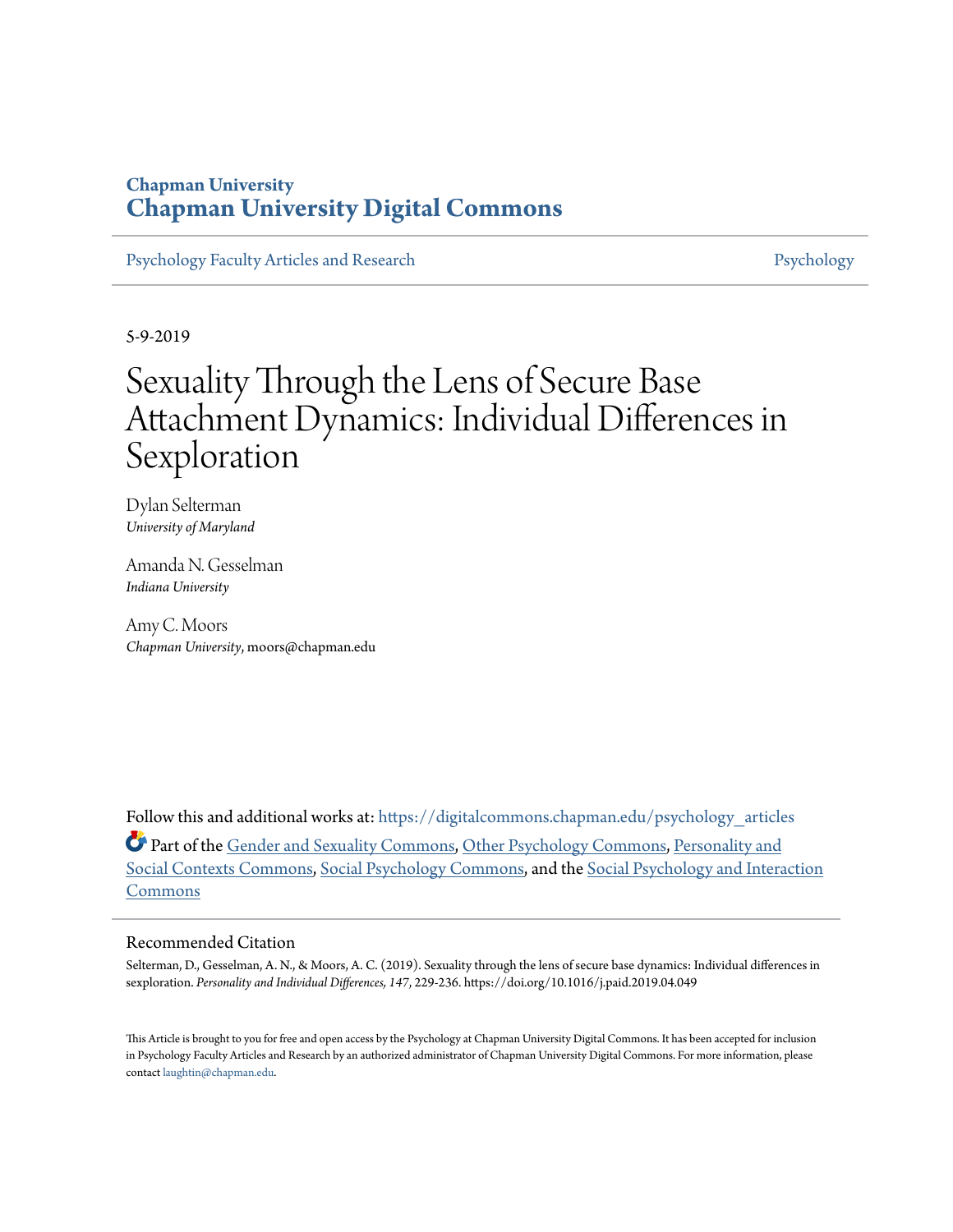## Sexuality Through the Lens of Secure Base Attachment Dynamics: Individual Differences in Sexploration

#### **Comments**

NOTICE: this is the author's version of a work that was accepted for publication in *Personality and Individual Differences*. Changes resulting from the publishing process, such as peer review, editing, corrections, structural formatting, and other quality control mechanisms may not be reflected in this document. Changes may have been made to this work since it was submitted for publication. A definitive version was subsequently published in *Personality and Individual Differences*, volume 147, in date. [DOI: 10.1016/j.paid.2019.04.049](https://doi.org/10.1016/j.paid.2019.04.049)

The Creative Commons license below applies only to this version of the article.

#### **Creative Commons License**  $\bigcirc$   $\circ$

This work is licensed under a [Creative Commons Attribution-Noncommercial-No Derivative Works 4.0](https://creativecommons.org/licenses/by-nc-nd/4.0/) [License.](https://creativecommons.org/licenses/by-nc-nd/4.0/)

**Copyright** Elsevier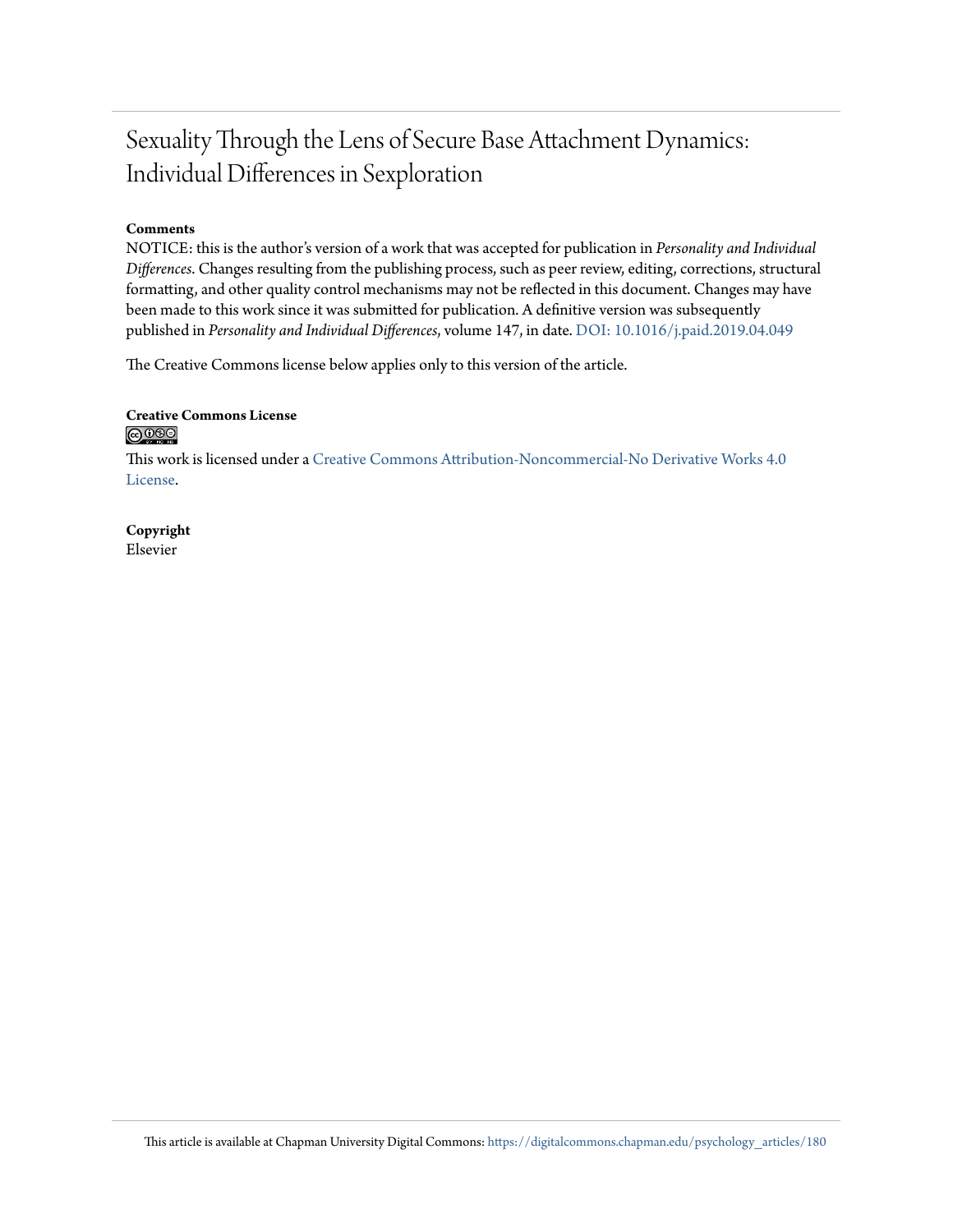#### Sexuality Through the Lens of Secure Base Attachment Dynamics: Individual Differences in

*Sexploration*

Dylan Selterman, University of Maryland

Amanda N. Gesselman, The Kinsey Institute, Indiana University

Amy C. Moors, Chapman University

This manuscript has been accepted for publication at *Personality and Individual Differences*.

This copy is a preprint: [10.31234/osf.io/zsg3x](https://doi.org/10.31234/osf.io/zsg3x)

#### **CORRESPONDING AUTHOR:**

Dylan Selterman, Ph.D. University of Maryland, College Park 1147 Biology/Psychology Building College Park, MD 20742 Email: [Dylan.Selterman@gmail.com](mailto:Dylan.Selterman@gmail.com)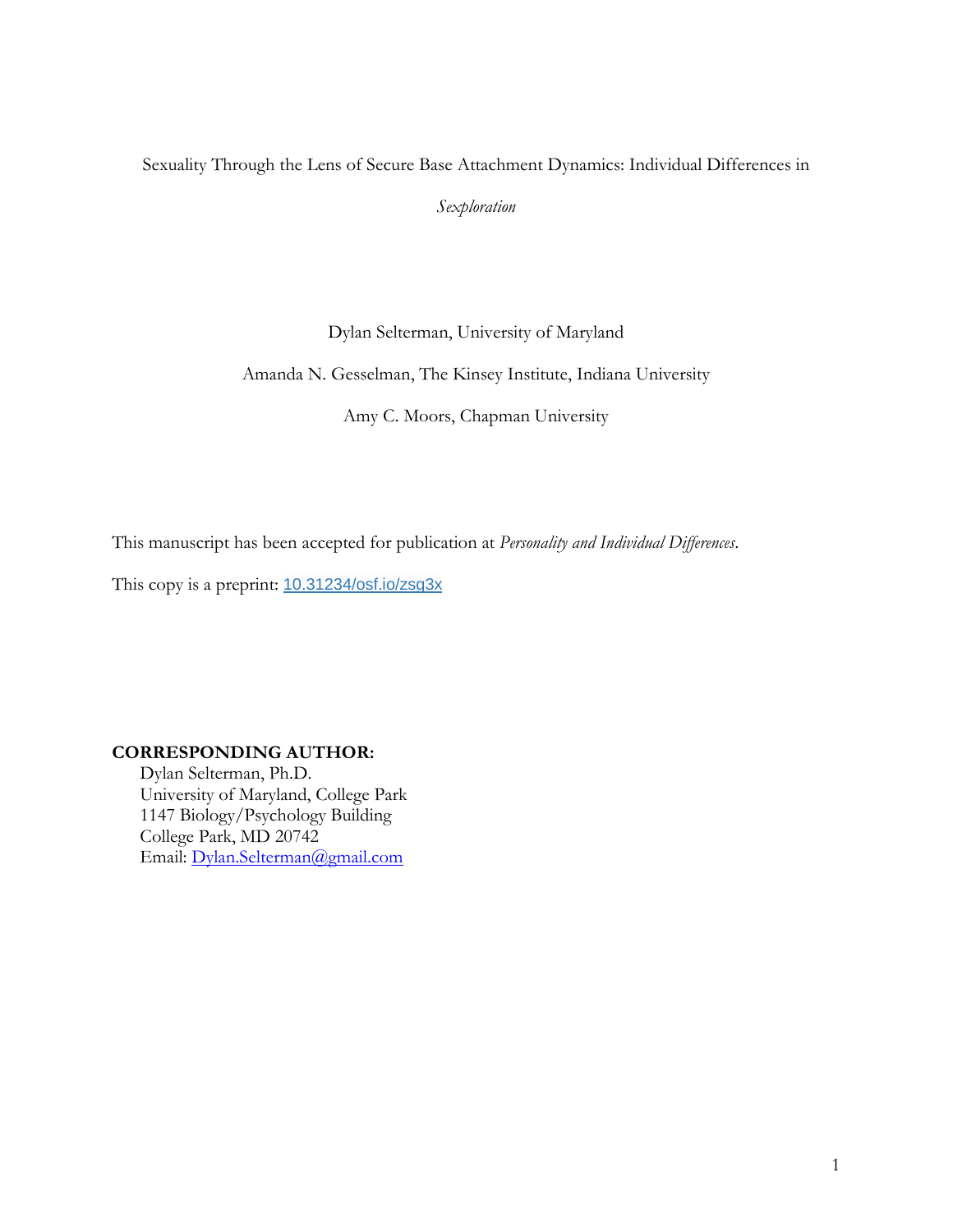#### Abstract

A key aspect of attachment functioning is the *secure base*, which empowers people to explore their environments, though some individuals do this more effectively than others. While most researchers have focused on adult attachment dynamics in terms of stress and threat (safe haven), we argue that concerted attention should also focus on relational processes in times of optimal functioning. In this paper, we introduce a new theoretical concept: secure base sexual exploration (or *sexploration*). We define this as the degree to which individuals are able to effectively explore multifaceted dimensions of sexuality (e.g., behaviors, identity) as a function of secure attachment dynamics. Put another way, we posit that interpersonal attachment security, which is a function of individual and dyadic factors, may meaningfully predict the degree to which individuals are comfortable with sexual exploration. In the first section of our paper, we outline core tenets of attachment theory, followed by an explanation of the secure base construct. We then explain how the secure base construct can be useful in conceptualizing individual differences in sexploration, followed by domain-specific sexual outcomes (e.g., behavior, identity) that may stem from sexploration. Embedded in this discussion is a new approach for researchers to examine these links.

*Keywords:* attachment, secure base, development, exploration, sexuality; thriving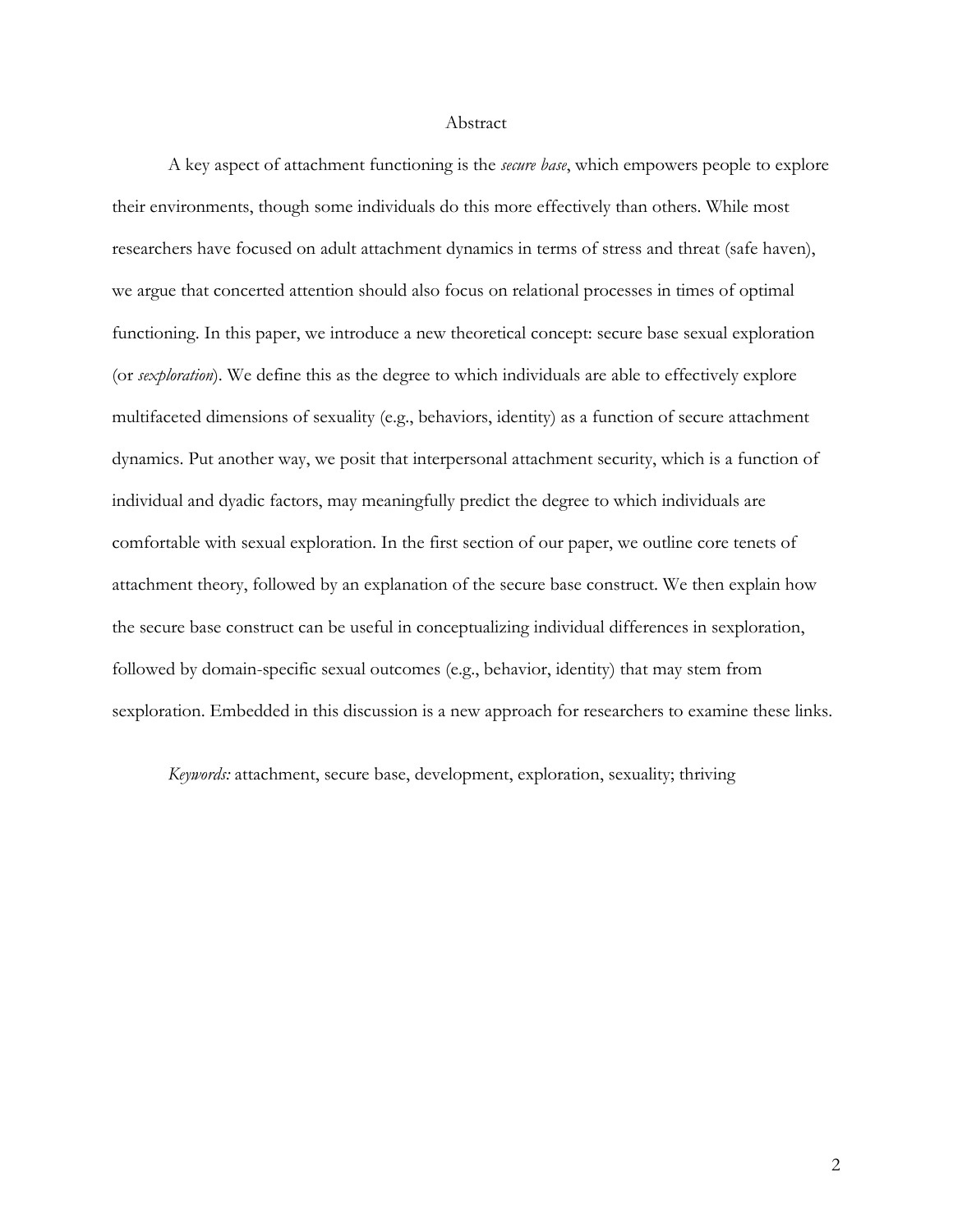### **Sexuality Through the Lens of Secure Base Attachment Dynamics: Individual Differences in** Sexploration

"Sexuality plays a central role in most intimate relationships...it is establishment and maintenance of relatedness that is fundamental, and the mutual exchange of intense pleasure and emotional responsiveness is perhaps the most powerful medium in which emotional connection and intimacy is sought, established, lost and regained." - Mitchell (1988, p. 107).

Despite the considerable importance of sexuality in adult romantic relationships, many researchers investigate romantic attachment dynamics without regard to sexual intimacy. Great strides have been made in understanding relationship maintenance behaviors, such as constructive communication, handling and resolving conflict and creating a safe space for self-expression and self-expansion (Domingue & Mollen, 2009; Knee, Hadden, Porter, & Rodriguez, 2013; Pistole, 1989). However, critical theorizing around the role of sexual connection as a meaningful context for the attachment system and secure base script is absent from the literature. Although we understand that attachment bonds and the secure base are developed through emotionally significant interactions (Zeifman & Hazan, 1997), sexual intimacy has not necessarily been viewed as a significant interaction worth empirically pursuing. In this article, we introduce a new theoretical concept, *sexploration*, as a trait-like factor that ascertains the degree to which individuals can coconstruct a sex-positive, supportive, and safe environment with their secure base partner(s). Such an environment would allow for cognitive, behavioral, and identity-based exploration in the domain of sexuality, with many positive benefits for both partners and the relationship as a whole.

As illustrated in the opening quote, in this paper we argue that the attachment system—an internal system that serves to spur one to seek connection and support from their attachment figure,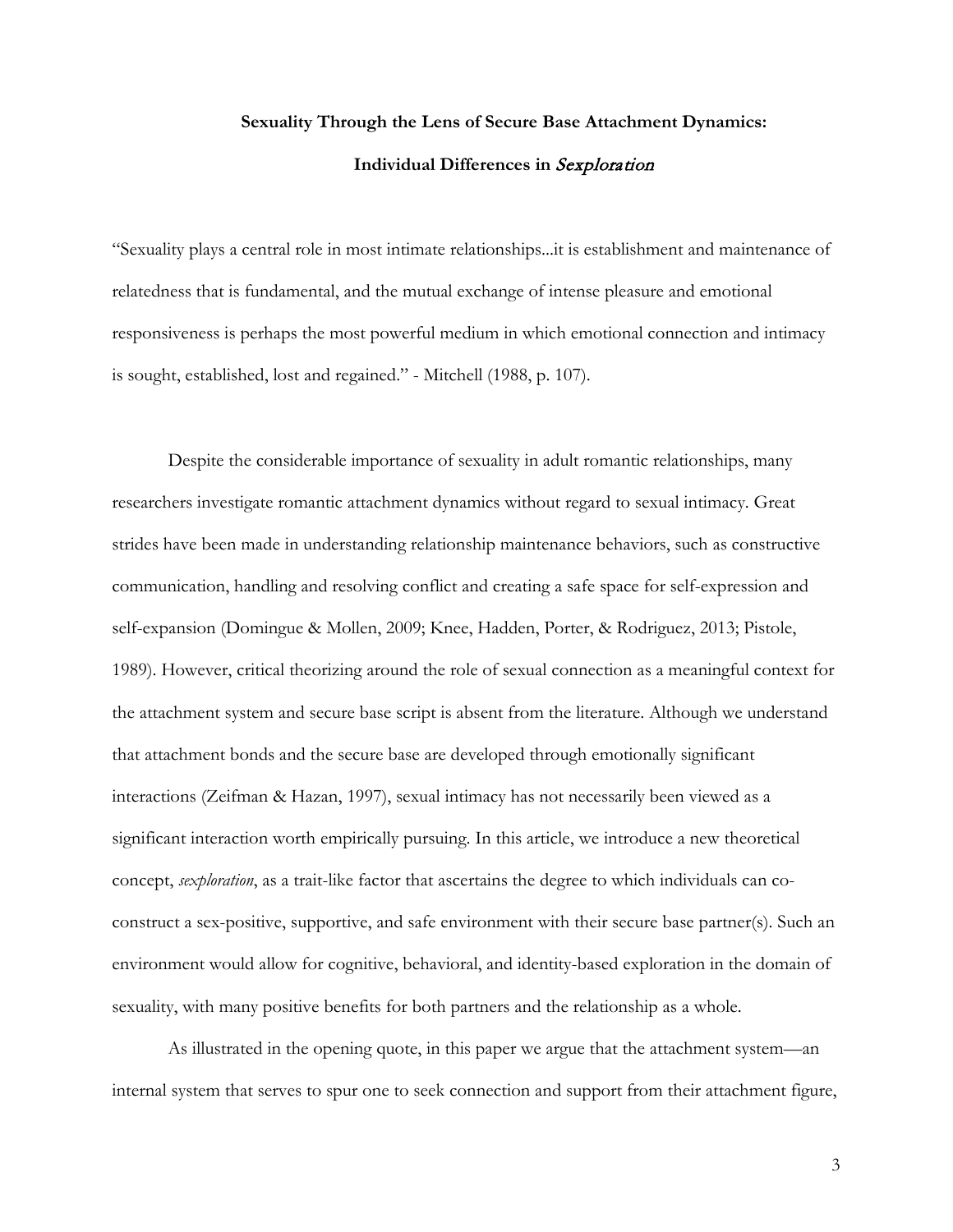likely their romantic partner(s)—should be more thoroughly examined in the context of sexuality, with specific attention on the secure base. Here, we extend foundational theorizing about the environments in which the secure base manifests, and how engaging with a secure base in sexual self- and partner-discovery may create positive and beneficial experiences. Below, we first provide an overview of the existing literature on attachment orientations and sexual processes, including gaps in our current understanding. Next, we define the secure base construct and conceptualize it as a useful framework for examining individual differences in sexual processes, and bridge gaps between existing research on secure base behavior with research on sexual processes. Last, we discuss testable predictions for how the secure base dynamics would manifest in sexual processes as well as ways to assess sexploration, with suggestions for future research contributions.

#### **The Attachment System: A Brief Overview**

Attachment theory (Bowlby, 1969/1982, 1973, 1980) was first conceptualized in studies of parent–child bonding. Through observational and experimental studies, Bowlby and others discovered that children systematically vary in their style of bonding and the resulting behavioral manifestations. These different styles of bonding have been most often categorized into three traitlike types that have been observed and documented across cultures (Ainsworth, Blehar, Waters, & Wall, 1978): anxious attachment, avoidant attachment, and secure attachment. Anxiously attached children commonly showed substantial externalized distress (i.e., fits and tantrums) upon reunions with their primary caregivers after being momentarily separated, which was theorized to result from inconsistent responsiveness by that caregiver to the child's needs. Avoidantly attached children commonly exhibited internalized negative affect (i.e, low enthusiasm or indifference) upon reunions with primary caregivers—a possible consequence of emotional distance from parents or unresponsive caregiving—signaling self-reliance and a belief that one cannot depend on the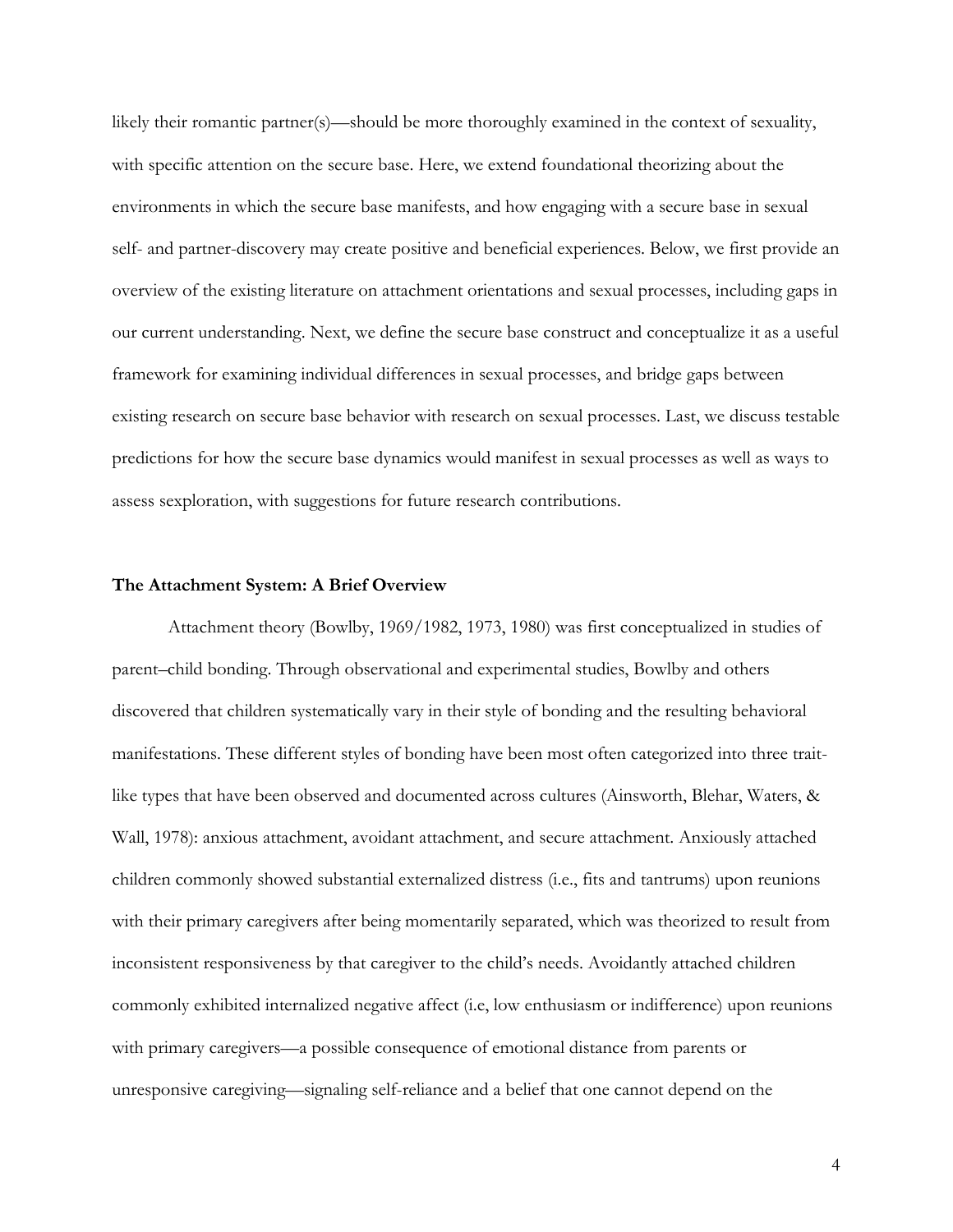caregiver to satisfy their needs. Both anxious attachment and avoidant attachment indicate a low degree of *felt security* as a result of their tumultuous relationship with their attachment figure. By contrast, securely attached children were observed to be effectively able to utilize their primary caregivers for emotion regulation, and often had highly responsive and supportive caregivers.

Following this, researchers began to explore attachment theory in the context of adult romantic relationships and personality traits (Hazan & Shaver, 1987), noting that the bond between adult romantic partners shares essential features of the bond between caregiver and child, and thus likely arise from a co-opted motivational system (e.g., Feeney & Noller, 1990). Some of these shared features include feeling safe or secure when one's partner is responsive to one's needs, feeling distressed or insecure when one's partner is unavailable or distant, engaging in "baby talk" or other intimacies such as eye-gazing and cuddling, and sharing discoveries with one another. Further research demonstrated that adult romantic partners can be categorized into similar attachment orientations as those for children (e.g., Cassidy, 2000; Hazan & Shaver, 1987; Shaver, Hazan, & Bradshaw, 1988). Measures of adult attachment orientations generally operationalize attachment styles as differing along two continuous dimensions: *anxiety* (i.e., worry about abandonment and insecurity about partner's availability) and *avoidance* (i.e., discomfort with emotional closeness to a partner; see Cassidy, 2000, for a review). Secure adults score low on both dimensions, being confident in their partner's responsiveness and comfortable with the shared intimacy. Adults high in attachment anxiety experience excessive thoughts of abandonment or betrayal, which lead to dysfunctional and maladaptive attempts to foster closeness and intimacy, and often result in conflict. Adults high in avoidance experience mistrust, but adopt a strategy of emotional distancing and minimization of intimacy, which also results in relational conflict (Simpson, Rholes, & Phillips, 1996). These traits are relatively stable across time and across relationships, and this stability mimics other trait constructs (Fraley, Vicary, Brumbaugh, & Roisman, 2011), with room for change over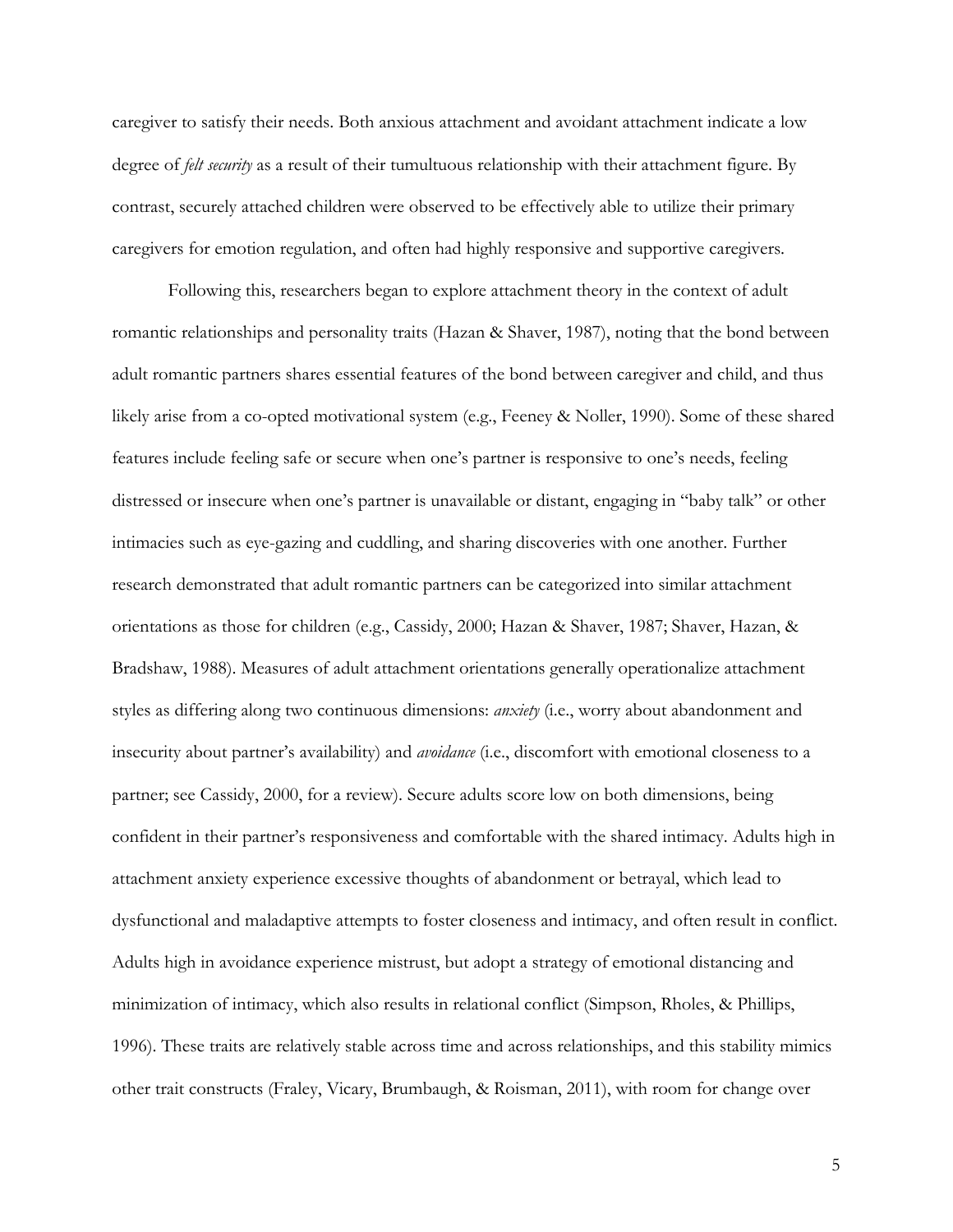time due to changes in relationship dynamics or significant life events (Davila, Burge, & Hammen, 1997; Davila & Cobb, 2003; Davila, Karney, & Bradbury, 1999; Mattingly, McIntyre, & Selterman, 2018).

Adult attachment orientations have been implicated in a wide variety of romantic and sexual outcomes, well-being, social processes, and attitudes. For instance, in a meta-analysis of 73 studies and 21,602 participants, both anxious and avoidant orientations were negatively associated with romantic relationship quality, including cognitive, emotional, and behavioral contributors (Li & Chan, 2012). Specifically, anxious attachment was associated with greater frequency of partnered conflict, while avoidant attachment was associated with lower relationship satisfaction, worsened feelings of connectedness, and less social support than for those more securely attached. Avoidant attachment has been linked to less trust (Vicary & Fraley, 2007) and investment (Pistole, Clark, & Tubbs, 1995) in romantic partners, as well as with commitment aversion, likely because avoidantly attached individuals perceive closeness and/or intimacy to be risky (Birnie, McClure, Lydon, & Holmberg, 2009; Brunell, Pilkington, & Webster, 2007). Attachment orientations guide individual's appraisals of others' behavior, and moral perceptions of right and wrong (Koleva, Selterman, Iyer, Ditto, & Graham, 2014; Selterman, & Koleva, 2015).

Adult attachment orientations have been linked to many cognitive and behavioral aspects of sexual behavior (for reviews of this literature, see Birnbaum, 2015; Birnbaum & Reis, 2018). For instance, motives for engaging in sex have been found to differ across orientations. Across several studies, anxiously attached individuals tended to engage in partnered sexual behavior as a means of assuaging their hyperawareness of felt insecurity, pleasing their partner to avoid abandonment or to reduce conflict (Birnbaum, 2015; Cooper, Pioli, Levitt, Talley, Micheas, & Collins, 2006; Davis, Shaver, & Vernon, 2004; Schachner & Shaver, 2004; Tracy, Shaver, Albino, & Cooper, 2003). Additionally, highly anxious individuals often report experiencing intruding or distressing thoughts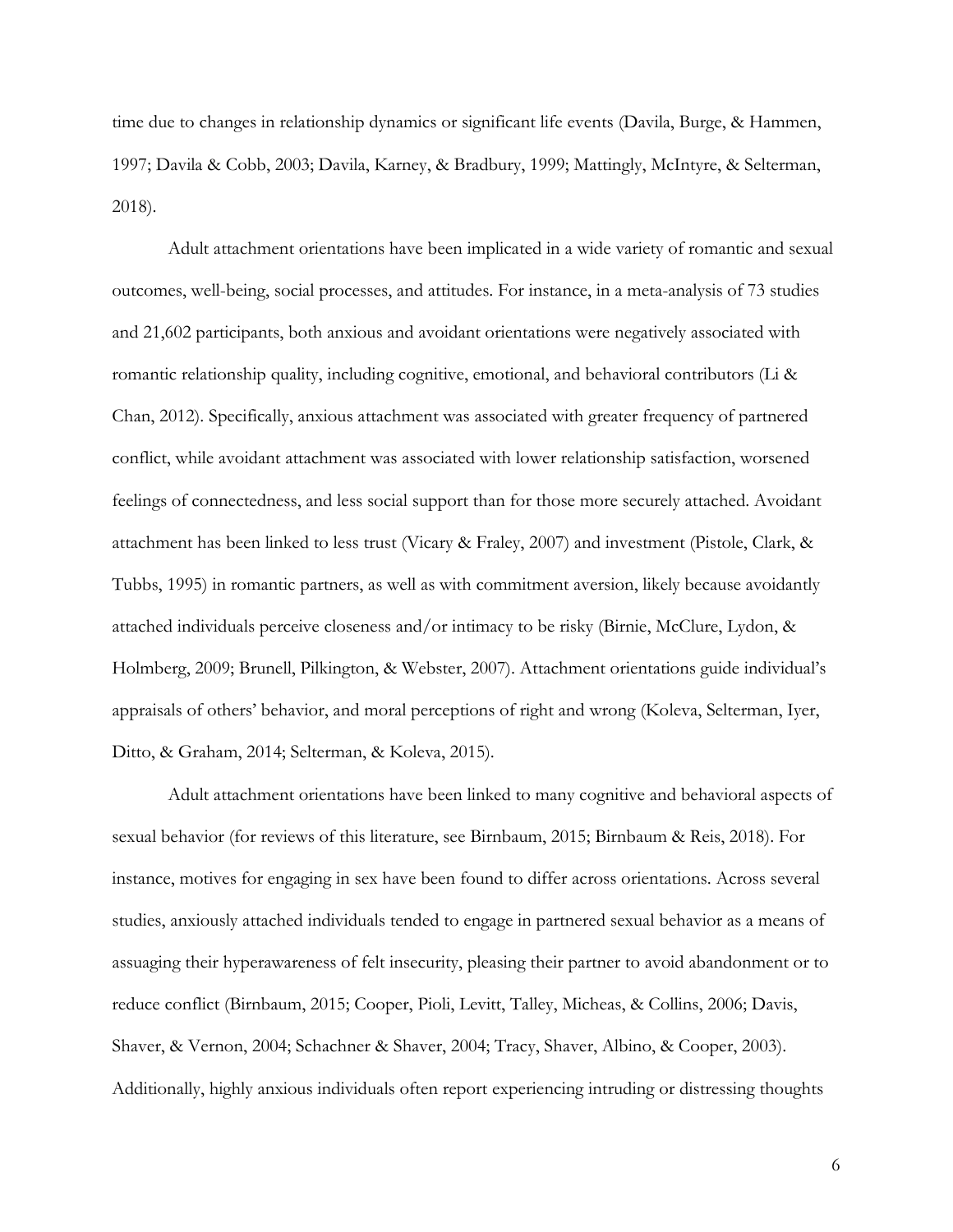during sexual events. These can bring about sexual dysfunction, resulting in even more distress due to these individuals utilizing sex as a method of retaining their partner (Birnbaum 2007, Birnbaum, Reis, Mikulincer, Gillath, & Orpaz, 2006; Burri, Schweitzer, & O'Brien, 2014; Stefanou & McCabe, 2012). As such, anxious attachment has been associated with lowered sexual satisfaction (Birnbaum & Reis, 2018; Brennan, Wu, & Loev, 1998). Those more avoidantly attached may often engage in sexual behavior for self-serving goals, such as increasing their feelings of self-worth or to reduce stress (Birnbaum, 2015). These individuals show less relational commitment on average, and desire to avoid intimacy, opting either for masturbation over partnered sex (Bogaert & Sadava, 2002; Brassard, Shaver, & Lussier, 2007) or for casual or emotionless sex (Potard , Courtois, Réveillère, Bréchon, & Courtois, 2017). Avoidant attachment has been associated with significantly lower responsiveness to their partner's relational and sexual needs (Birnbaum, 2015), and often report lower sexual satisfaction than those more securely attached (Tracey, Shaver, Albino, & Cooper, 2003). In contrast, those with more secure attachment styles often report a preference for sexual behavior within a committed romantic relationship (Brennan & Shaver, 1995; Stephan & Bachman, 1999). These individuals report emotional bonding, wanting to express love, and pleasure-seeking as motives for engaging in partnered sexual behavior, with an intent to meet their partner's needs and as well as their own (Tracey, Shaver, Albino, & Cooper, 2003). As a result, more securely attached people report feeling more positive and less negative emotions during sex than those anxiously or avoidantly attached (Tracey, Shaver, Albino, & Cooper, 2003). They are more likely to perceive sexual exploration with a partner as positive and enjoyable (Hazan, Zeifman, & Middleton, 1994), and report greater sexual satisfaction than insecurely attached individuals.

Many of these sexuality-based differences by attachment style can be explained by a representational component of the attachment behavioral system. Psychologically, there are attachment-related mental representations of self and others, which are utilized during sexual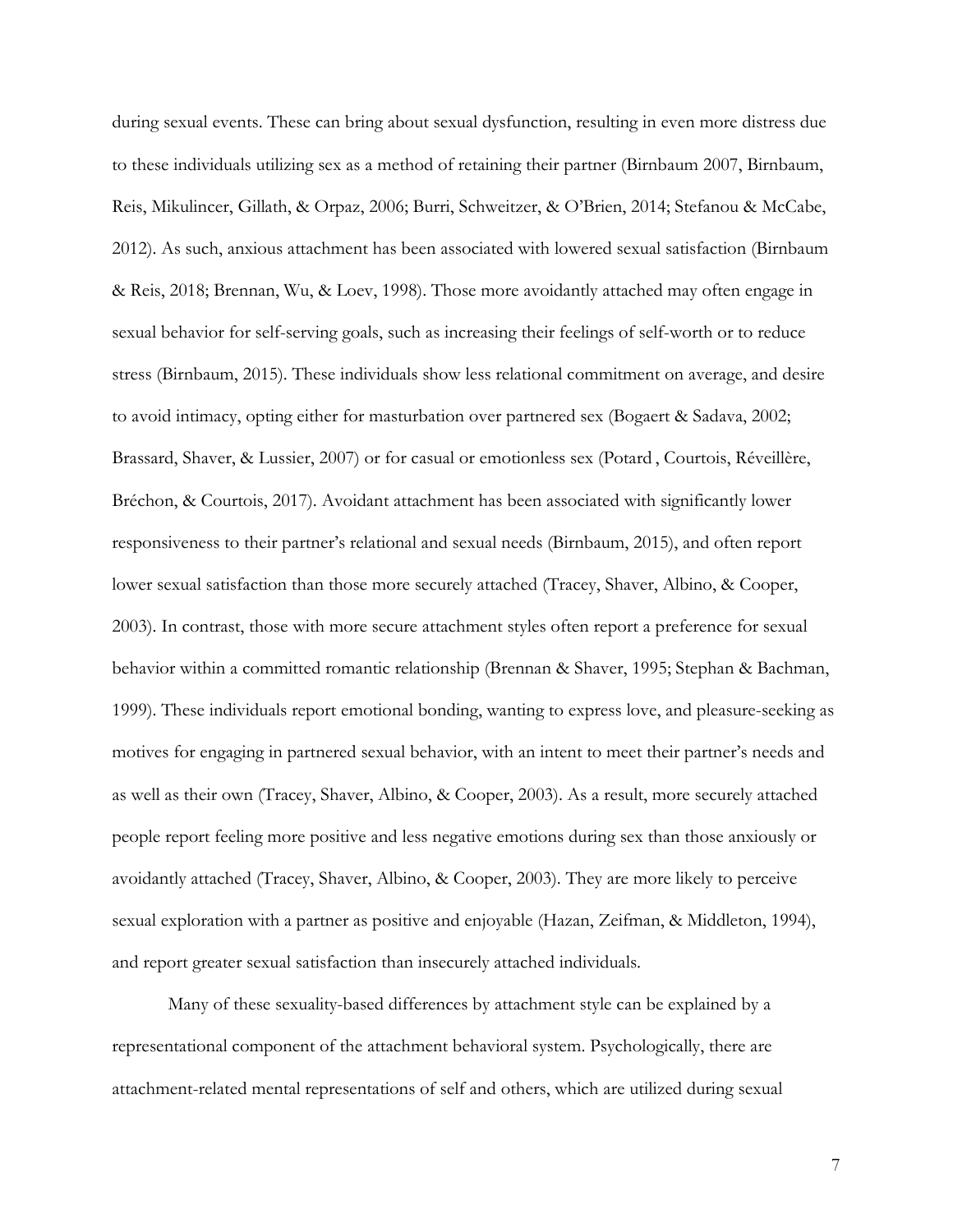experiences. Specifically, attachment anxiety is linked with a negative *mental model of self,* and a positive *mental model of others*, resulting in lower feelings of self-worth and prioritizations of others over oneself (Mikulincer & Shaver, 2007). In the sexual domain, this can lead to unsafe or unsatisfying sexual practices (e.g., not using contraception) if anxious individuals are motivated by hyperactive concerns about conflict or abandonment, causing them to value the needs or wants of their partner over their own desires or safety. This 'sexual compliance' may result in coercive or unwanted sex as the anxiously attached person prioritizes their partner's needs over their own (Szielasko, Symons, & Price, 2013; Tracey, Shaver, Albino, & Cooper, 2003). Conversely, greater attachment avoidance is linked with a positive *mental model of self,* and a negative *mental model of others*, resulting in distancing from any potential emotional or intimate bonding, and a prioritization of oneself over others (Mikulincer & Shaver, 2007). In the sexual domain, this can manifest in avoidance of sex, lack of responsiveness to their partner's sexual needs and desires, or preferring sex in less intimate contexts (e.g., casual sex), all of which tend to inhibit emotional connection during a sexual experience.

#### **Secure Base Construct: Attachment Theory as a Framework of Exploration**

"Life is best organized as a series of daring ventures from a secure base." - John Bowlby

Although only briefly reviewed above, the existing literature strongly supports a theoretically-based link between the attachment and sexual systems, as well as a framework for understanding sexual outcomes based on individual differences in attachment styles. However, the scope of this framework has generally been restricted to a conceptualization of and focus on attachment insecurity (e.g., lower or higher levels of attachment anxiety). Although attachment insecurity, including both anxious and avoidant attachment, is certainly a critical component of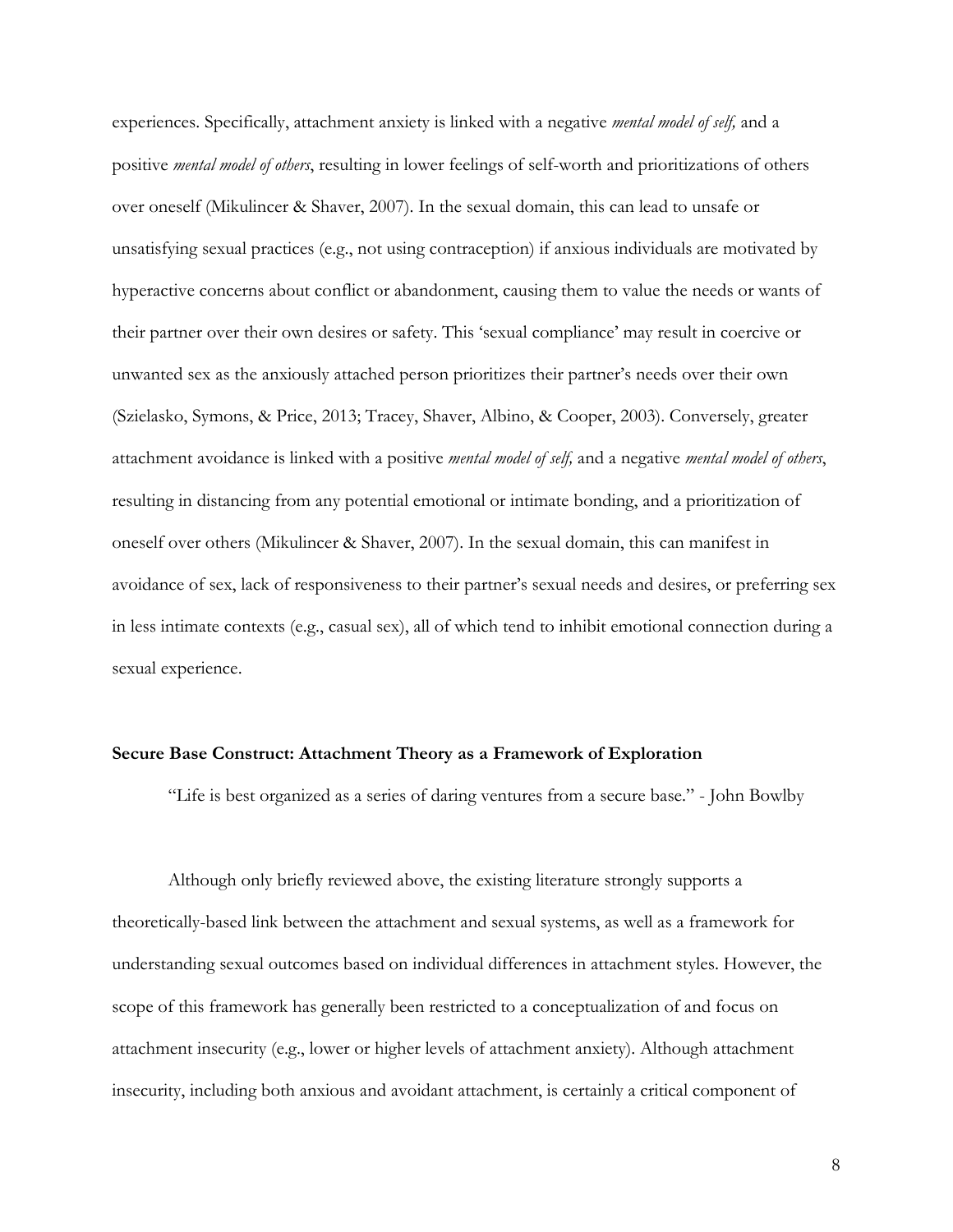attachment theory and the attachment behavioral system, a key idea postulated by early and contemporary attachment theorists but missing in the majority of contemporary literature is the *secure base for exploration* (Bowlby, 1988; Feeney, 2004; Feeney & Collins, 2015). For children, their primary caregiver enacts the role of a secure base. In times of growth and learning, the child engages with their attachment figure, who provides a behavioral base of security in the form of guidance, support, encouragement, and enthusiasm.

In adult relationships, the romantic/sexual partner takes on the role of the attachment figure and acts as the secure base. This dynamic is reciprocal rather than one-sided, meaning that each partner can provide a secure base and utilize other(s) as a secure base, although if there are withindyad differences in attachment security, one partner may be more/less effective at providing security than another. Because secure base utilization is reciprocal and dyadic, it follows that our theoretical construct, sexploration, is also reciprocal and dyadic. Put another way, sexploration happens when individuals act as a secure base for their partner(s) and draw on secure base support from their partner(s). Characteristic secure base behaviors in adult relationships include (a) *availability*, which entails reliably being present and able to provide support when necessary; (b) *noninterference*, which entails providing freedom to engage and explore one's environment without constraints; and (c) *encouragement*, which entails conveying excitement and enthusiasm for one's goal pursuits and challenges (Feeney & Thrush, 2010). As an example, researchers have created a measure that maps onto these secure base characteristics to assess the extent to which one's spouse helps to build the secure base environment. The Secure Base Characteristics Scale (Feeney & Thrush, 2010) includes the following representative items: (1) "I am usually willing to take risks and try new things because I know my spouse will be available to help and comfort me if things don't turn out well." (i.e., *availability construct*); (2) "My spouse is usually very careful not to interfere in my activities when I am trying something new and challenging." (i.e., *noninterference construct*); and (3) "When I tell my spouse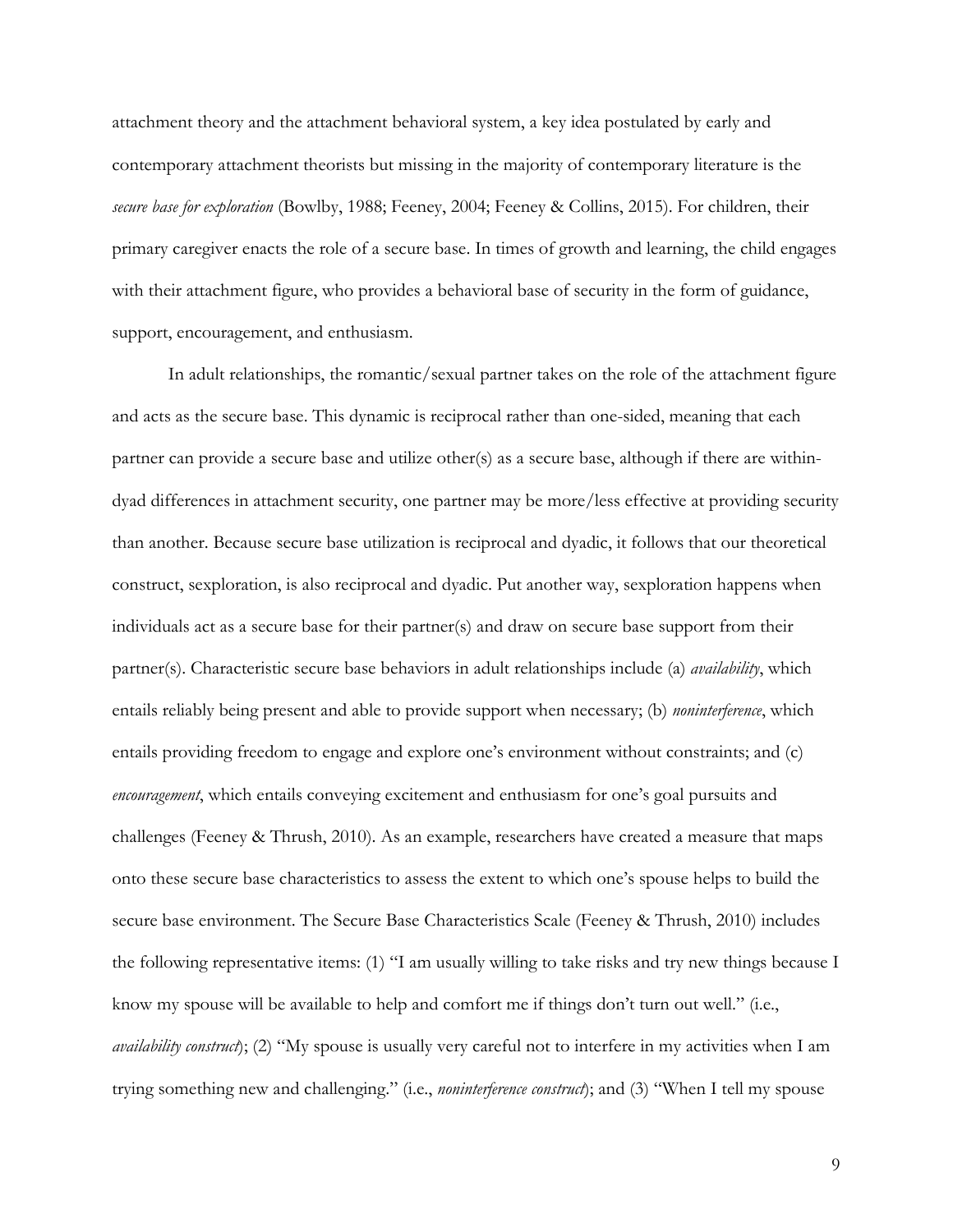about something new that I would like to try, he/she usually encourages me to do it." (i.e., *encouragement construct*). Thus, the development of a secure base involves receiving cues of one's partner's reliability, responsiveness to one's needs for autonomy, and encouragement from one's partner over time (e.g., encouraging independence and supportive reactions; also see Waters & Cummings, 2000).

Although limited, research has examined the secure base construct as an aspect of normative attachment-related experiences. That is, in the context of secure attachment, secure base exploration is something that all individuals experience to some extent. However, an important extension of this idea concerns individual differences in the degree to which people are able to effectively utilize a secure base to engage in healthy exploration. Some research suggests that an understanding of secure base exploration manifests as a cognitive script—an ingrained knowledge structure of how one is supposed to interact or behave in scenarios in which the attachment system and resulting secure base is needed—sometimes referred to as the *secure base script*. This secure base script gives attachment partners a blueprint for navigating such complex scenarios with their partners, and this script manifests in conscious understanding and subconscious processes (Mikulincer, Shaver, Sapir-Lavid, Avihou-Kanza, 2009; Selterman et al., 2012). The secure base script is presumed to follow a specific sequence of events, beginning with an event or idea that prompts a desire for exploration, or an obstacle to exploration, in partner A. In response to this stress or desire, partner A makes a bid for support from partner B, either explicitly or unconsciously. Next, in cases of secure attachment, partner B understands the bid for support and support is offered/given to partner A as needed. Partner A accepts the supportive response, which includes an affective component that feels positive and nurturing, and ultimately effective and helpful. This encourages partner A to renew or further their learning and exploration. Like other attachment-related constructs, the secure base script (i.e., activation of the secure base script as well as the appropriate interactions and behaviors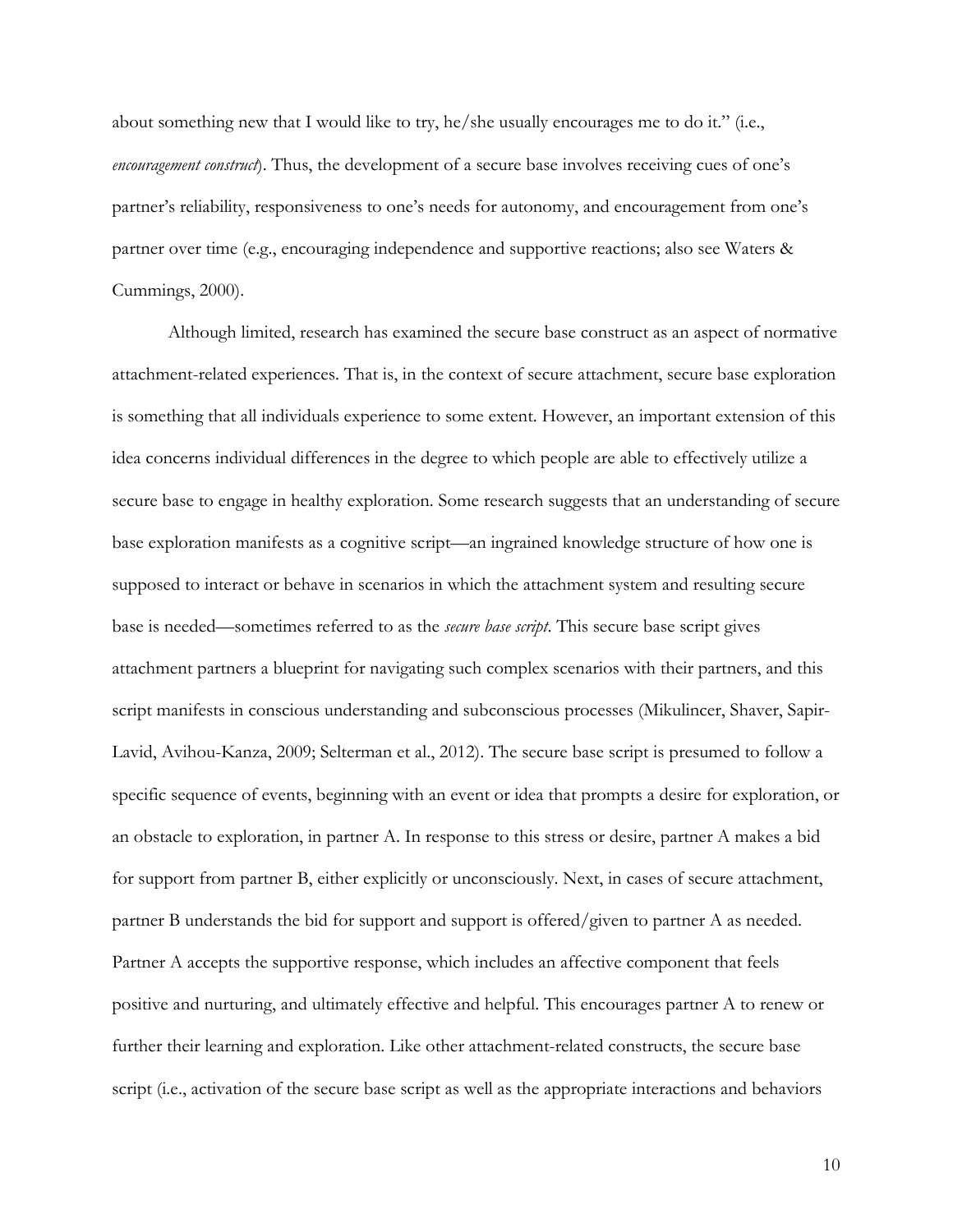when one serves as secure base for another) is likely shaped by early experiences with primary caregivers, and utilized throughout life to facilitate exploration with the surrounding environment.

There have been a few studies examining the secure base in relation to various outcomes. Some have focused on the impact of individual differences in the ability to effectively draw on their attachment figures for a secure base. These studies have found that individuals with more wellformed secure base concepts were better equipped to draw on their attachment figures for support and to achieve resulting higher well-being in the contexts of mental health, parenting sensitivity, and relationship satisfaction (Steele, Waters, Bost, Vaughn, Truitt, Waters, et al., 2014; Waters, Bosmans, Vandevivere, Dujardin, & Waters, 2015). Additional research has found the ability to sufficiently rely on an attachment figure as a secure base leads to more positive outcomes in terms of personal or professional goal pursuits, physical health, and happiness (see Feeney & Collins, 2015 for a review). Relatedly, Feeney (2007) collected longitudinal measures of married couples' self-reported goal efficacy and found that aspects of a secure base dynamic (acceptance of dependency) predicted autonomous exploration and goal-directed movement in partners. Taken together, there is evidence that people thrive when they can successfully co-create reciprocal secure bases with their attachment figures. Research has revealed that individuals draw strength from their attachment figures and utilize them for motivational/goal pursuits including career activities, pursuing interests and hobbies, and bettering health and wellness. As such, it follows that sexploration—including cognitive, behavioral, and identity-based exploration—may benefit as a result of secure base utilization.

Concurrently, research has shown that individuals develop other types of relational and sexual scripts that play a role in the ongoing interactions involved with sexual encounters, dating, hooking up, and romantic relationships (e.g., Masters, Casey, Wells, & Morrison, 2014), although those scripts typically manifest as mental representations that reflect sociocultural norms rather than personality traits. We suggest that in parallel, individuals may develop a *sexploration* script as a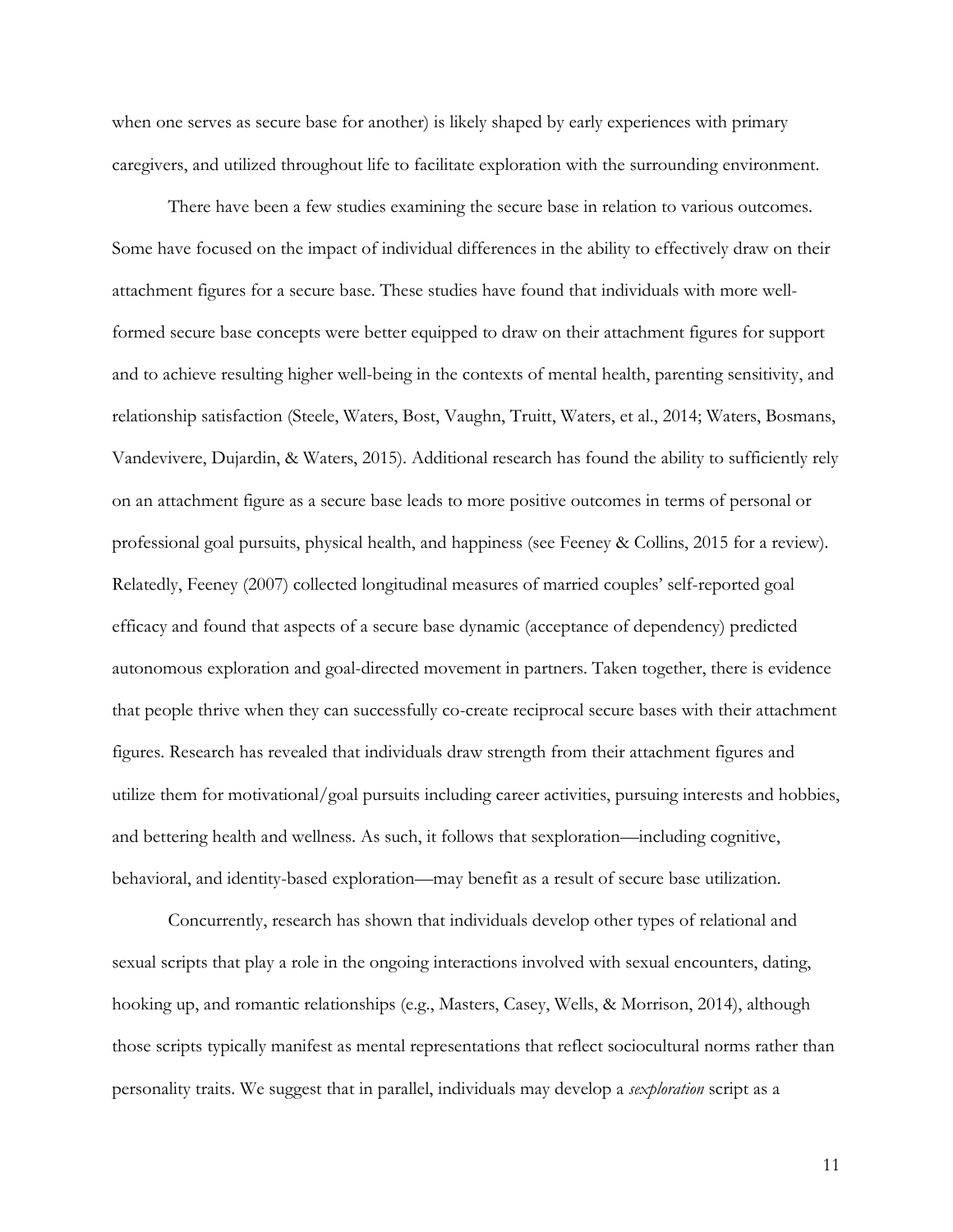function of trait-like and dyadic attachment processes, as something that mirrors the secure base script (Waters & Waters, 2006). As shown in Figure 1 below, we suggest how sexual exploration with a secure base operates as a scripted process that includes patterns of support and responsiveness which are conceptually similar to the types of support/responsiveness found elsewhere in the attachment literature.

Though this sexploration script has yet to be investigated empirically, there is anecdotal evidence that people form mental representations of pleasurable sex in the context of emotional availability, responsiveness, intimacy, and support. Examples can be found in unstructured interviews with people about their sexual experiences. For example, in *Our Bodies, Ourselves* (Boston Women's Health Book Collective, 2011), a participant named [Madigan says,](https://www.ourbodiesourselves.org/book-excerpts/health-article/defining-and-expressing-intimacy/) "*I cannot be sexually or emotionally intimate with someone I don't feel* safe with*. Physical touch and* emotional honesty *are two major parts of expressing intimacy with anyone I care about (romantic or otherwise).*" [Another woman](https://www.ourbodiesourselves.org/book-excerpts/health-article/talking-about-sex/) describes communicating about sex with her partner thusly: "*Negotiating how and when it is okay for me to relinquish control over my physical movements — for example, when it's sexy to have my girlfriend restrain me and when it makes me feel slightly panicky — has been a complicated process. I feel bad that I can't give my girlfriend clearer cues about what feels good when, particularly since she tends to retreat pretty quickly when I say, 'That didn't feel good this time,' to, 'Well, then I'll stop doing it altogether.' That either-or response comes from (I think) not wanting to do something that I don't like, and not wanting rejection, but there are times when I want a little pain, want a little domination, and I feel bad that I can't give her a clearer sense of when and in what circumstances certain activities feel good and when they don't.*" It is notable that even as individuals describe challenges to sexual satisfaction, they do so in the context of dyadic secure base support, with a desire for openness, honesty, and relational comfort, in a way that mirrors the traditional secure base script described earlier.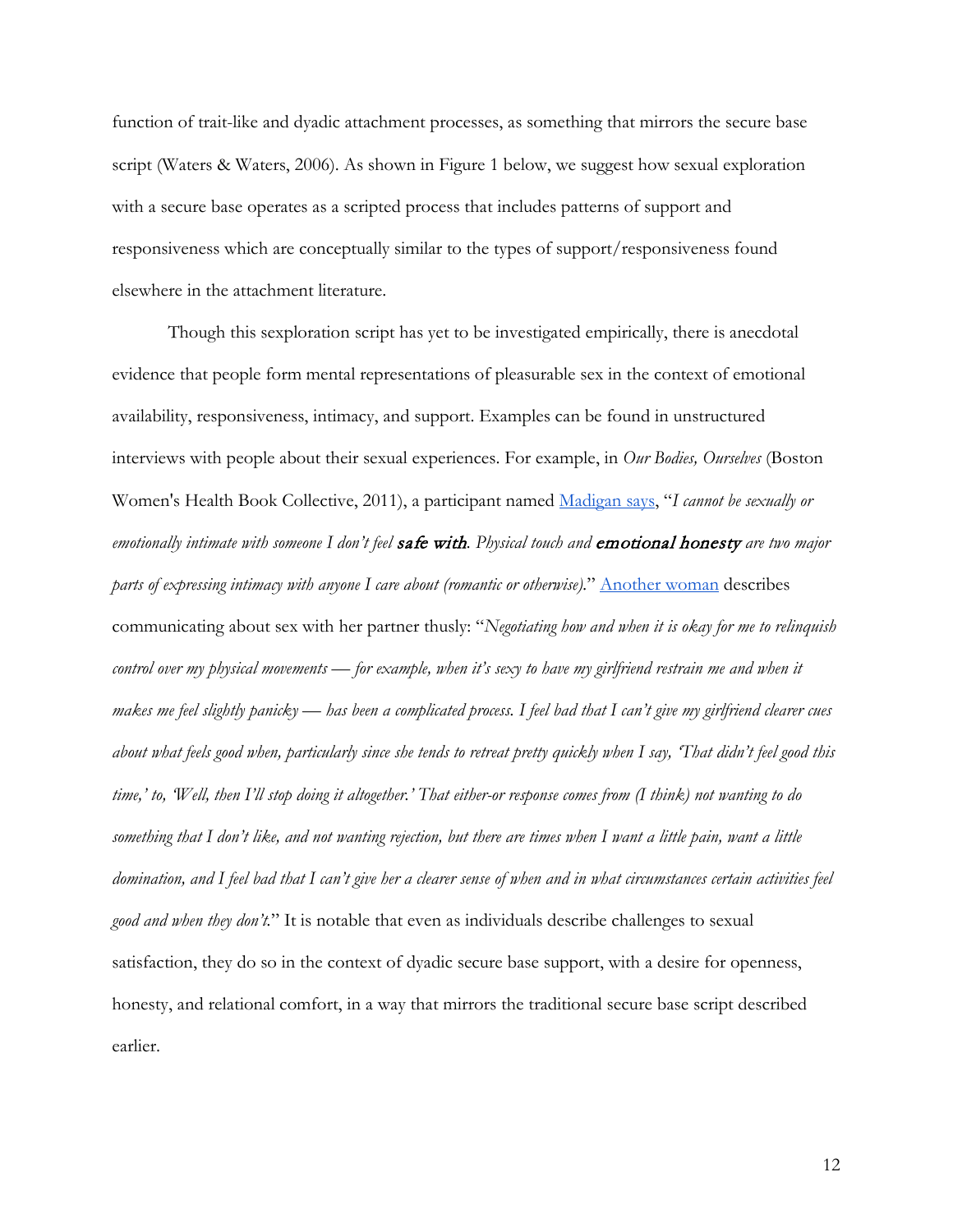#### **Secure Base Script and Sexuality: How Could Sexploration Manifest in Different Domains?**

Given that the secure base function of attachment serves primarily to facilitate development and exploration, it follows that individuals would engage with their secure base as a prerequisite of sexploration, with positive outcomes for the relationship. Sexuality is a multifaceted construct, including cognitive appraisals, desires, and behaviors (c.f. Penke & Asendorpf, 2008). As such, sexploration could function in different domains at the individual- and dyadic-level. In this section, we elaborate further on links in the current relationships literature that detail the impact of a secure attachment environment and accompanied secure base exchanges on sexploration in (1) cognitive, (2) behavioral, and (3) identity-based domains.

**Cognitive exploration.** One aspect that is central to sexuality is cognition--the ways in which people process and attend to information, including appraisals, desires, and motivations. Ample research has consistently shown that attachment orientations correlate with affective variables in the sexual domain. For instance, people with more avoidant attachment tend to experience more negative and less positive emotions associated with sex (sometimes referred to as erotophobic attitudes), compared to individuals with a more secure attachment (Birnbaum, Reis, Mikulincer, Gillath, & Orpaz, 2006; Tracy et al., 2003). Attachment anxiety, by contrast, correlates with both positive and negative affective states, including pleasure and also disappointment (Birnbaum, 2007; Birnbaum et al., 2006). These findings suggest that the ability to engage with the secure base may impact affective responses to sex. Avoidant individuals tend to resist emotional reliance on partners, and thus are unlikely to try and activate a secure base environment. They may feel negative affect with the sexual contact because they cannot effectively utilize sexual partners as a secure base; they are concerned about perceived threats with increasing intimacy, and engage in minimization strategies that dampen pleasurable feelings. Conversely, more anxiously attached individuals seek deep intimacy with others, so may be over-relying on the environment and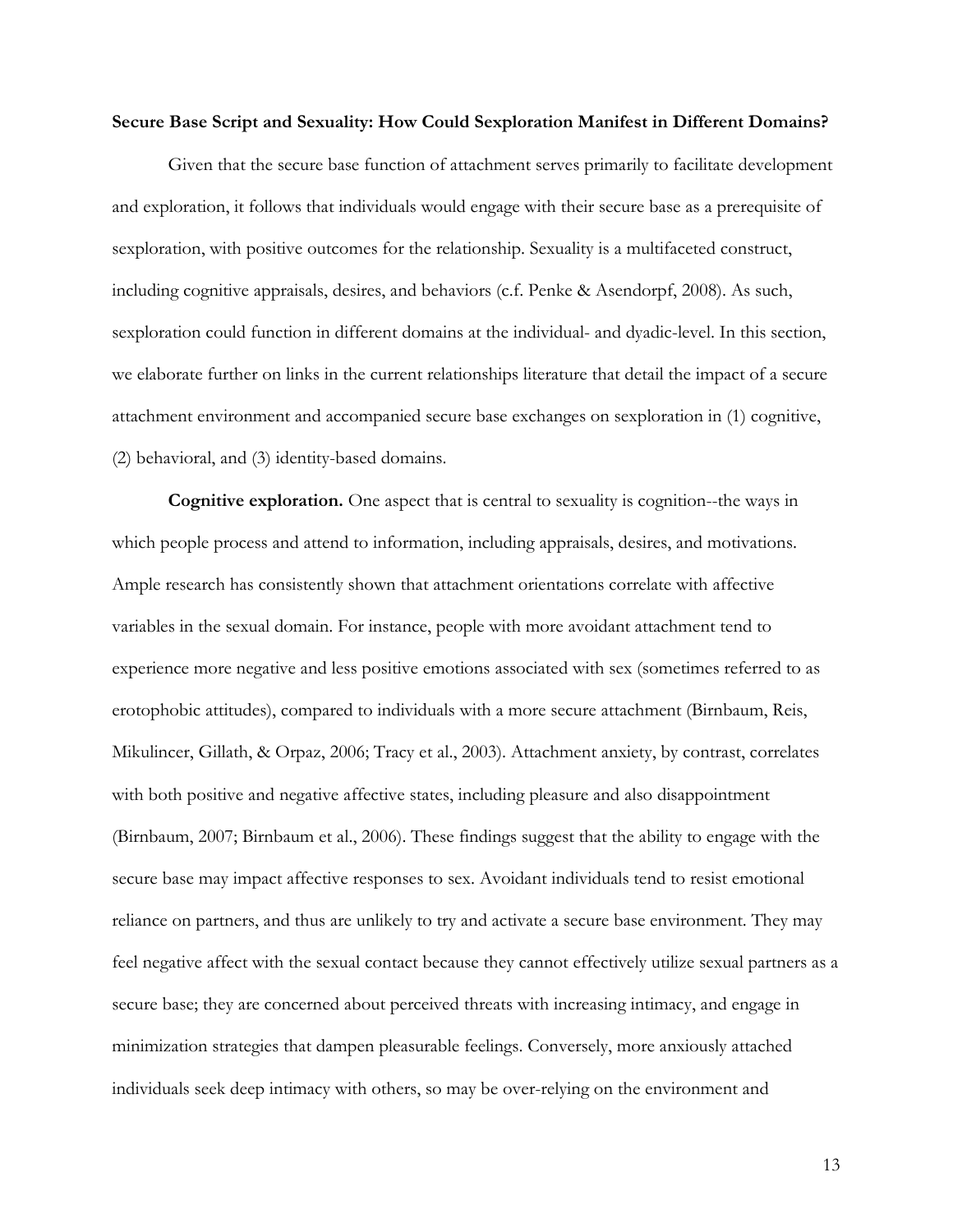attachment figure. This may create a struggle to effectively utilize partners as a sexual secure base, but despite this, their desire for closeness may produce positive affect and pro-relationship behaviors, explaining the experience of both positive and negative emotional states (Birnbaum et al., 2006). Thus, the psychological disconnection between intimacy with the attachment figure and secure base may be the underlying mechanism explaining these associations between affect and sex.

Sexual fantasies are another context in which the secure base script is likely to be called upon. Sexual fantasies are a common feature of human sexuality. In a recent study—the largest study of sexual fantasies to date—97% of Americans reported having sexual fantasies, with most reporting frequent fantasizing (Lehmiller, 2018). The reported types and topics of fantasies ran the gamut, from group sex (the most popular reported fantasy), to sadomasochism, to cuckold fantasies and beyond. It seems that sexual fantasizing allows for sexual exploration without consequence, and is limited in topic only by the bounds of imagination. However, studies have shown that fantasies are affected by attachment dynamics. For instance, Birnbaum (2012) demonstrated that sexual fantasies differ based on the fantasizer's level of felt security. In this study, participants imagined either a relationship in which they could easily feel close to their partner, versus one in which it was difficult to feel close to their partner, and then reported their sexual fantasies. In comparison to participants who visualized a close relationship, participants who visualized the more insecure relationship reported fantasies in which they themselves were portrayed as intensely sexually desirable. However, they were also portrayed as sexually aggressive with little expressed affection or emotional connection with their partner, perhaps indicating no engagement with the secure base. In a similar study, Birnbaum (2012) found that participants who were primed with thoughts of an insecure relationship more often reported fantasies with themes of distancing from the partner, and hostility directed toward the partner, again suggesting a disconnect with the secure base. The author interpreted these findings as possible evidence of a self-protective strategy, removing any possibility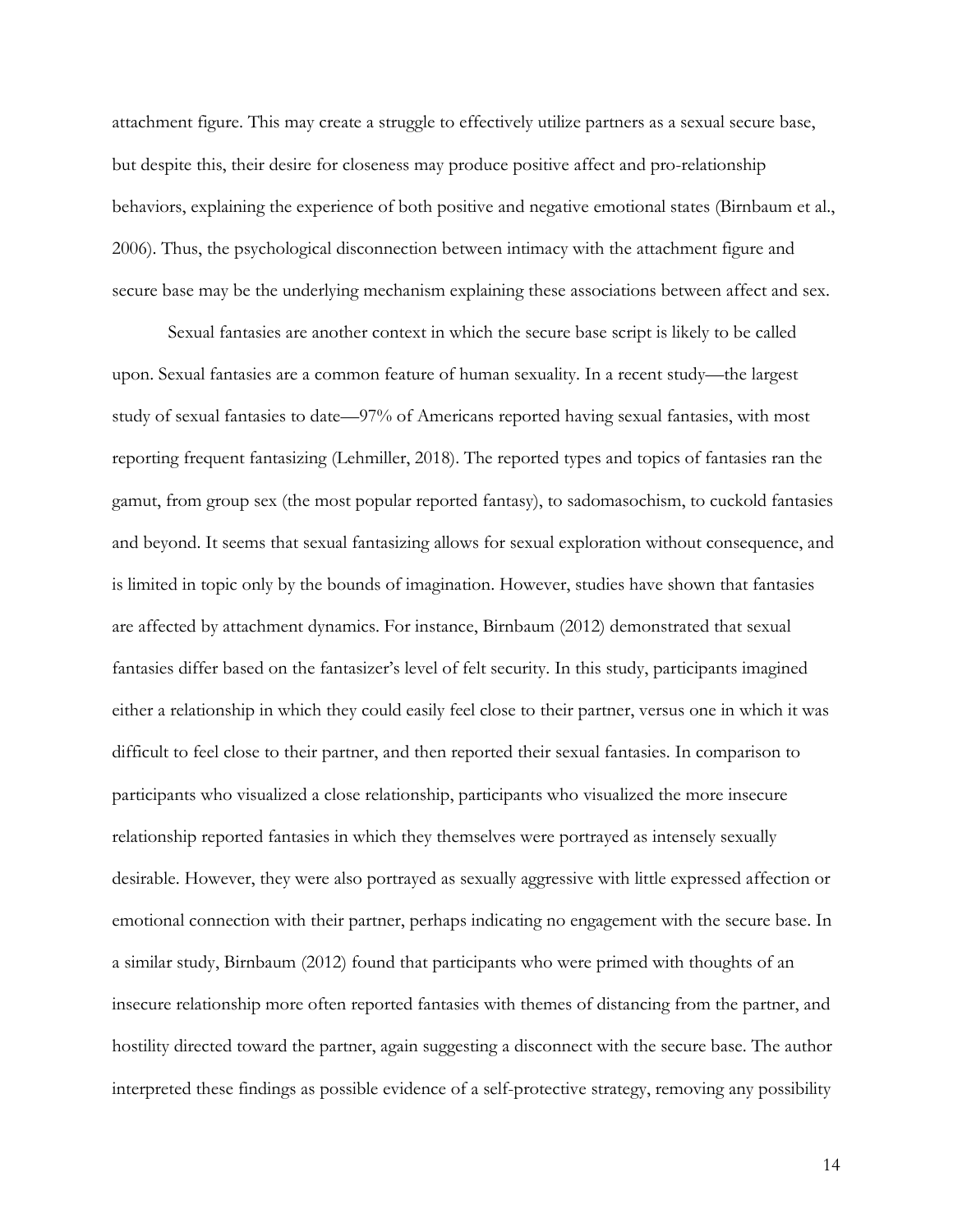of rejection to protect their own self-esteem and self-concept. Taken together, these studies demonstrate that cognitive sexual exploration can be limited and impacted by the types of partners and experiences that one encounters, and can generate positive or negative feelings about the self and others based on felt security—and likely the ability to draw on their secure base—in their relationships.

Based on prior research, it seems as though a reliable secure base would have a positive influence on the emotional impact of sex, as well as the content of one's sexual fantasies, although perhaps non-consciously. As the secure base provides feelings of security, and support and enthusiasm for sexual exploration, it is likely that both partners would experience greater positive affect and less negative affect following a sexual event. Additionally, themes emerging in partners' sexual fantasies are likely to positively represent both the self and others present in the fantasy world, with an affective connection between the two (or more) partners. This would allow for 'testing the waters' of new sexual behaviors or contexts (e.g., BDSM, group sex, sex with other genders) to better understand one's sexual desires, needs, and identities. This may lead to more sexual communication and greater pleasure during sexual events. Longitudinally, these positive outcomes may lead to better sexual well-being and more satisfying relationships, which in turn are often linked with greater overall mental and physical well-being (Uchino, Cacioppo, & Kiecolt-Glaser, 1996).

**Behavioral exploration.** Another central aspect to sexuality are people's behaviors, including solo, paired, or group sexual behaviors. In terms of self-exploration, masturbation is a common practice, albeit more so in men than in women (Hyde & Jaffee, 2000). However, research has shown that the "exploration" component is lacking. In a study of 883 undergraduate students, only 29% of women and 27% of men were able to accurately identify the clitoris on a diagram of the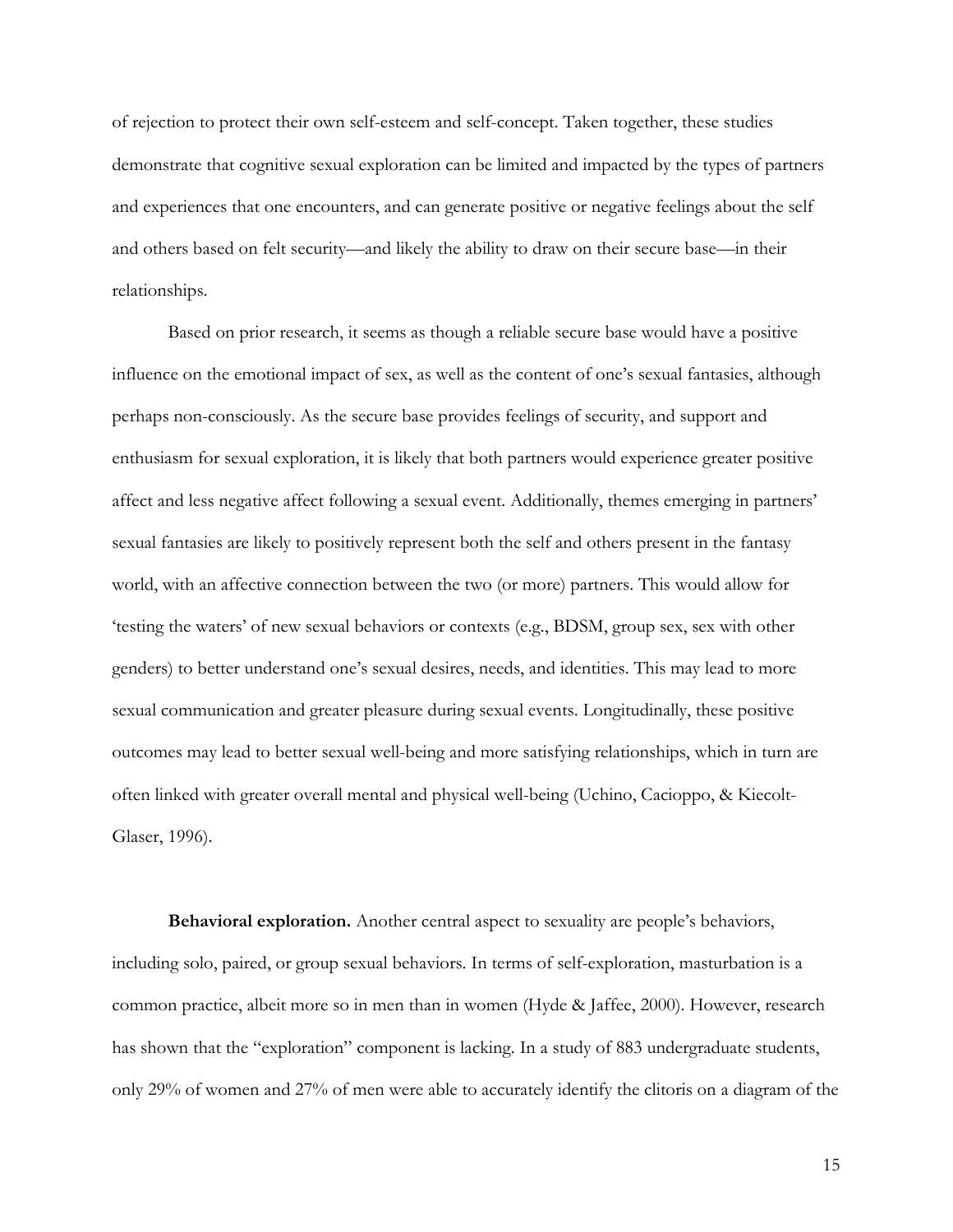vulva (Wade, Kremer, & Brown, 2005). Clitoral stimulation has been pinpointed as a near-essential component of female orgasm (Wade, Kremer, & Brown, 2005), but this lack of knowledge and resulting lack of guidance provided to one's partner may is likely due to the shame and stigma that has surrounded masturbation throughout history. In fact, the former American Surgeon General, Jocelyn Elders, was forced to resign following the negative public reaction to her claim that masturbation should be discussed as part of the typical curriculum in school sexual education programs (Hogarth & Ingham, 2009; Roberts, 1994). Nevertheless, some studies have acknowledged the possibility that masturbation may be beneficial to self-understanding, resulting in greater social competence, self-development, and well-being—all of which provide some of the skills needed for engaging in intimate relationships and for co-creating a secure base environment (Haffner, 1998; Horne & Zimmer-Gembeck, 2005; Moore & Rosenthal, 1993). While we know of no research to date on masturbation, masturbatory pleasure, or self-exploration in association with attachment orientations, beyond the finding that highly avoidant individuals may prefer masturbation over partnered sex (Bogaert & Sadava, 2002; Brassard, Shaver, & Lussier, 2007). In the context of sexploration, individuals may utilize a secure base for support and encouragement in bodily exploration, with the intent of finding methods (e.g., movements, amount of applied pressure) or locations (e.g., the clitoris) where one can experience consistent pleasure. This exploration would be likely to positively influence future sexual events, thereby increasing sexual satisfaction and in turn, increasing relationship satisfaction and felt partner connection (Yeh, Lorenz, Wickrama, Conger, & Elder, 2006).

In the context of partnered bodily exploration, there are documented links between attachment orientation and kinky sexual behaviors, including bondage-discipline, dominancesubmission, sadism/masochism (BDSM). Some studies have investigated BDSM in conjunction with personality traits, including attachment orientations, and found that scores on attachment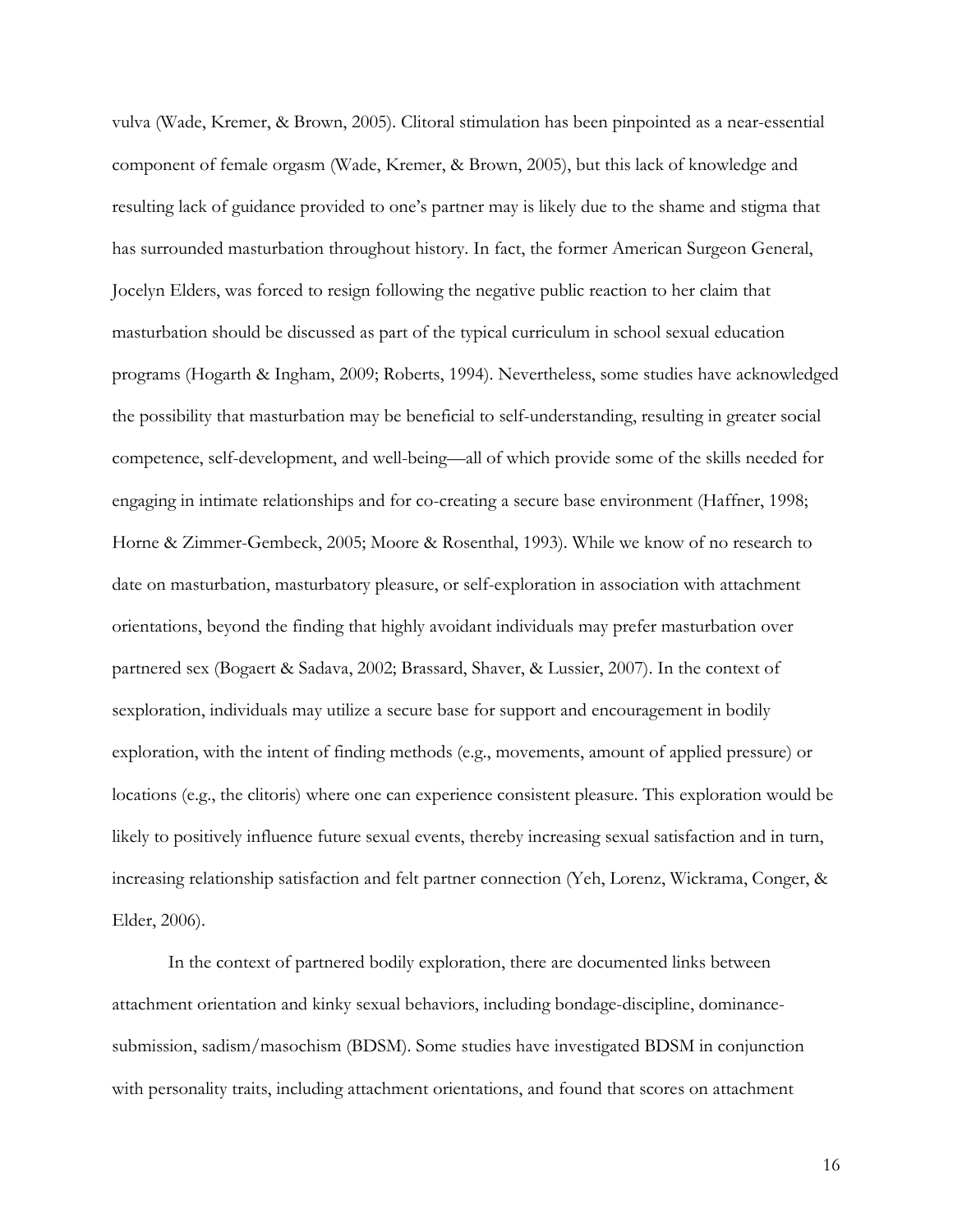variables are generally similar when comparing BDSM practitioners and non-practitioners (Wismeijer & van Assen, 2013). However, BDSM practitioners were found to score lower in attachment avoidance than non-practitioners, indicating greater comfort with intimate connection than non-practitioners (Wismeijer & van Assen, 2013). A hallmark of BDSM/kink is the caring, honest, and accepting discussion of what specific behaviors are enjoyable, even if they are physically painful, and these aspects mirror what scientists have documented in secure attachment patterns. Thus, although we cannot speculate on directionality of these findings, BDSM practitioners may be more effectively engaging with their secure base to more comfortably and positively experience pleasurable erotic activities as their BDSM practicing partner can be counted on to be available, to not interfere or reject their sexual desires as they have been discussed and accepted beforehand, and to provide support and encouragement.

Last, attachment orientation may be related to exploring different forms of sexual partnerships. People who engage in consensually non-monogamous relationships—mutual agreements to engage in romantic and/or sexual relationships with multiple concurrent partners are stereotyped as insecure, unhappy, and sexually dissatisfied (Moors, Matsick, Ziegler, Rubin, & Conley, 2013; Rodrigues, Fasoli, Huic, & Lopes, 2018). Yet, a growing body of research on relationship quality among people engaged in consensual non-monogamy has not found evidence to support these stereotypes (e.g., Conley, Matsick, Moors, & Ziegler, 2017; Moors, Matsick, & Schechinger, 2017; Rubel & Bogaert, 2015). In fact, few differences in relationship functioning and quality emerge between people in consensually non-monogamous and monogamous relationships (e.g., Conley et al., 2017). In some cases, people in consensually non-monogamous relationships report higher quality (e.g., low jealousy) and unique benefits, such as personal growth and diversified need fulfillment (Moors et al., 2017).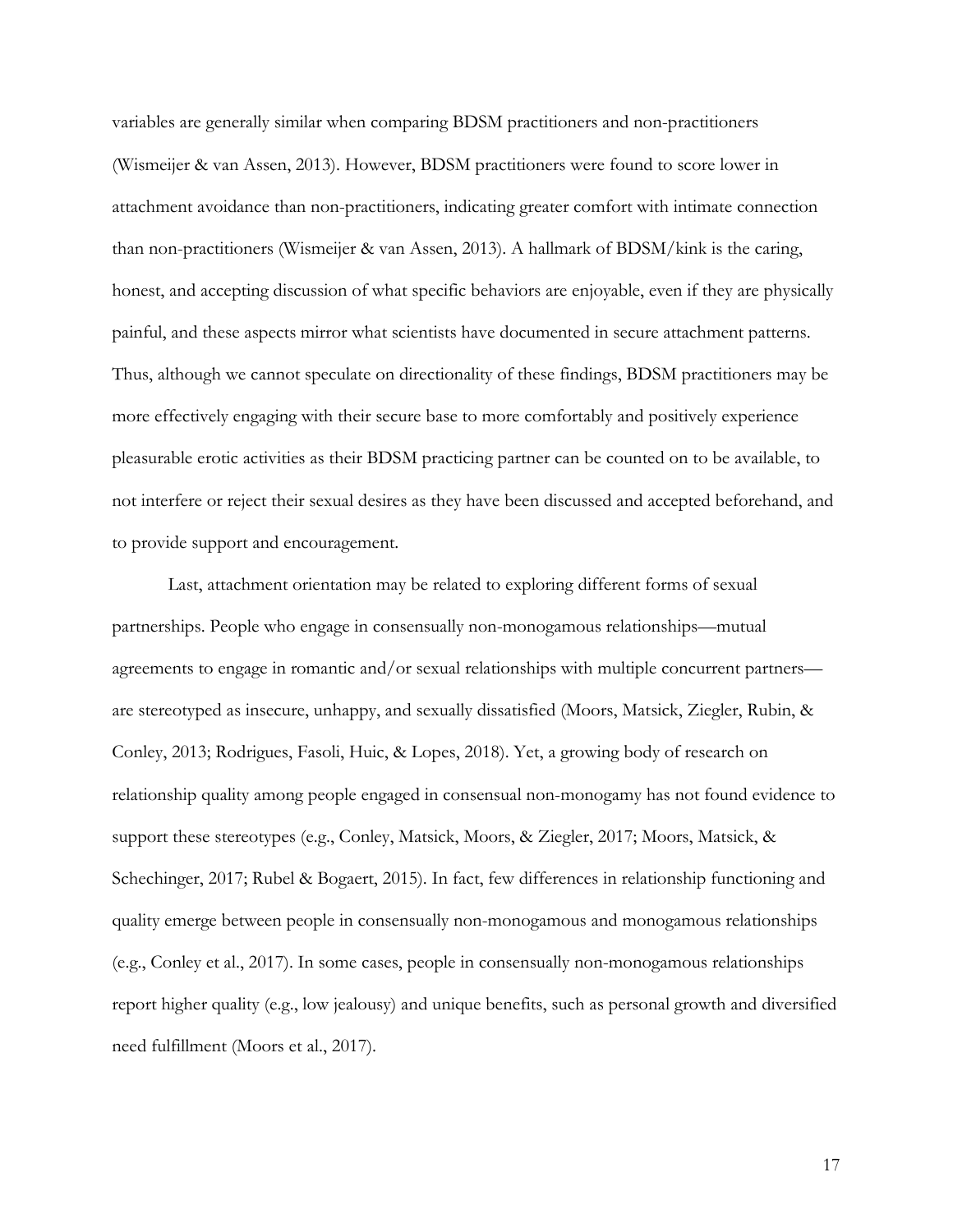From an attachment perspective, perhaps some are better equipped to navigate multiple emotional and sexual partners than others. For instance, people with insecure attachments (i.e., avoidance or anxiety) tend to experience discomfort with closeness or worry about a partner's availability may not have orientations that are best suited for sexploration with multiple partners (e.g., Cassidy, 2000). Instead, a secure base—one from which an individual could explore romantic and/or sexual connections with outside of monogamy—may be a hallmark of consensually nonmonogamous relationships. Although understanding consensually non-monogamous relationships is a relatively small body of research, there is some support for the notion that sexploration may be at play. In one study, Moors and colleagues (2015) examined how attachment orientations were linked with three facets of consensual multi-partnered exploration: attitudes, desire, and behavior. Among people who had never engaged in consensual non-monogamy, highly avoidant individuals endorsed more positive attitudes (e.g., "If people want to be in an open/consensually non-monogamous relationship, they have every right to do so") and greater willingness to engage in consensual nonmonogamy (e.g., "you and your partner take on a third partner to join you in your relationship on equal terms"). Highly anxious individuals tended to hold negative attitudes toward consensual nonmonogamy (anxiety was unrelated to willingness). However, when *actual behavior* was examined, low avoidance was linked with current engagement in a consensually non-monogamous relationship, relative to engagement in a monogamous relationship (Moors et al., 2015). In other words, avoidant individuals desire consensual non-monogamy in the abstract, but ultimately, people currently in consensually non-monogamous relationships exhibit aspects of attachment security. These findings suggest that one's ability to co-create a secure base environment with one's primary partner provides the foundation for exploring consensual non-monogamy and receiving the benefits that multipartner dynamics can provide. Future work in this area can examine underlying communication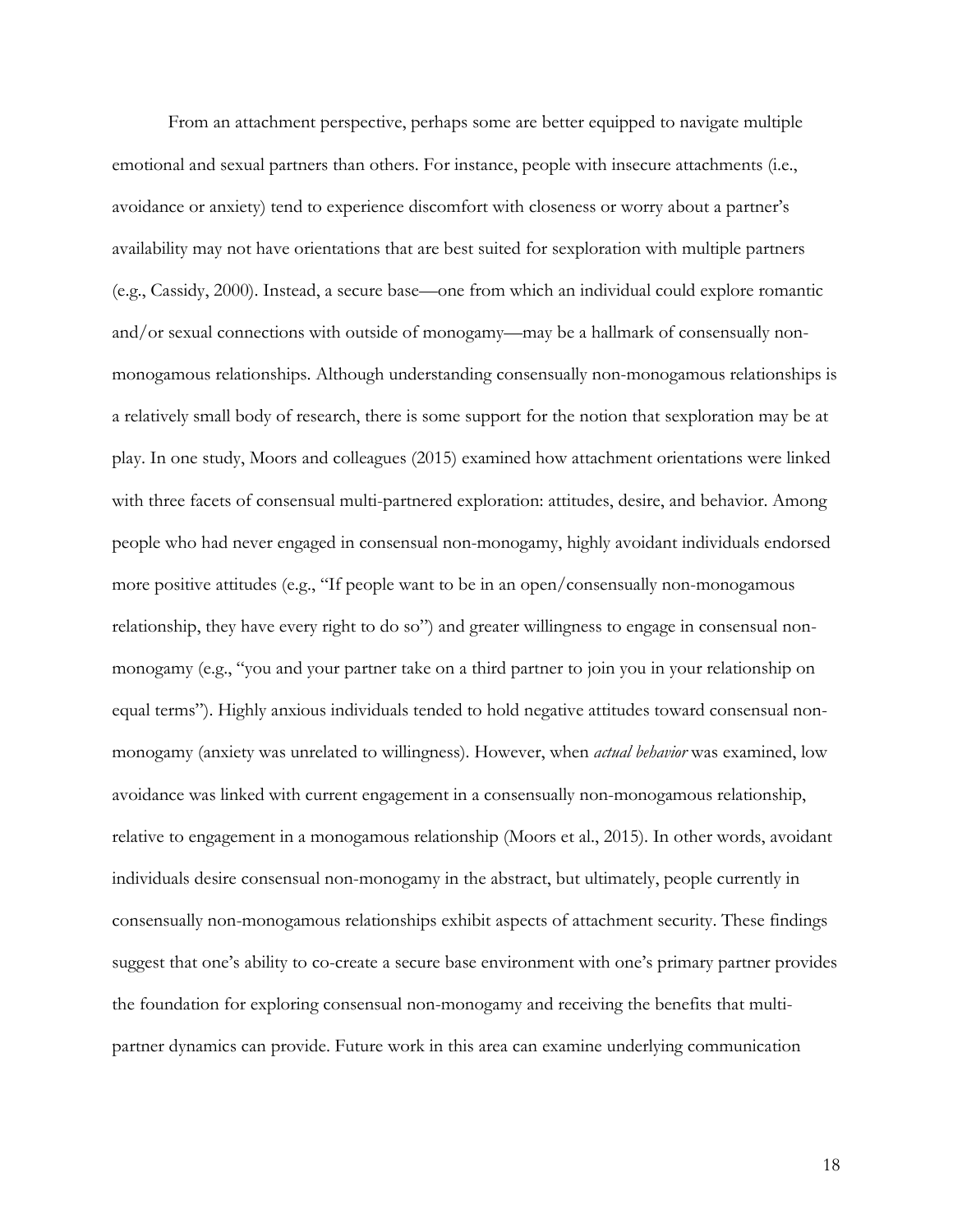mechanisms (Moors et al., 2017; Ritchie & Barker, 2006) that facilitate sexploration among people who are interest in trying out or currently engaged in consensually non-monogamous relationships.

**Identity-based exploration.** The ways in which people conceptualize their romantic and/or sexual attraction to others--identity--is also a important component to sexuality. There are many types of sexual identities, including identities relevant for understanding sexual orientation, gender, sexual preferences, traits, and many more. All may be linked to some extent with a sexual self-concept, that is, a working mental representation of oneself in the sexual domain. Perhaps as a result of exploring one's sexual self-concept, attachment security has been linked with greater selfacceptance and positive attitudes toward one's own sexual identity, including within gay, lesbian, and bisexual populations (e.g., Mohr & Fassinger, 2003). Secure attachment, and associated selfacceptance, also facilitates being open or "out" for non-heterosexuals and disclosure of sexual orientation to others, which has been linked to better mental well-being overall (Mohr & Fassinger, 2003). Though no research to date has examined this, individuals who can more effectively draw on their secure base during identity exploration and receive the resulting support may be more likely to experience these positive outcomes, whereas those less effective may be less likely to disclose their identities or accept their sexual identities, leading to negative well-being and mental health.

Another way in which a secure base could be related to identity-based exploration is through partner exploration. Through fantasizing or actual engagement in sex, people may discover what kinds of people they are attracted to, and what kinds of sexual partners they prefer. Most studies on partner preferences include prompts about general characteristics, such as sexiness or intelligence (e.g., Eastwick & Finkel, 2008), but how those preferences develop is less well studied, and virtually no research exists on how those preferences may be shaped by sexual experiences. For example, research on sexual fluidity (Diamond, 2008) and erotic plasticity (Baumeister, 2000) shows that people's sexual preferences may change in middle adulthood as a function of romantic experiences,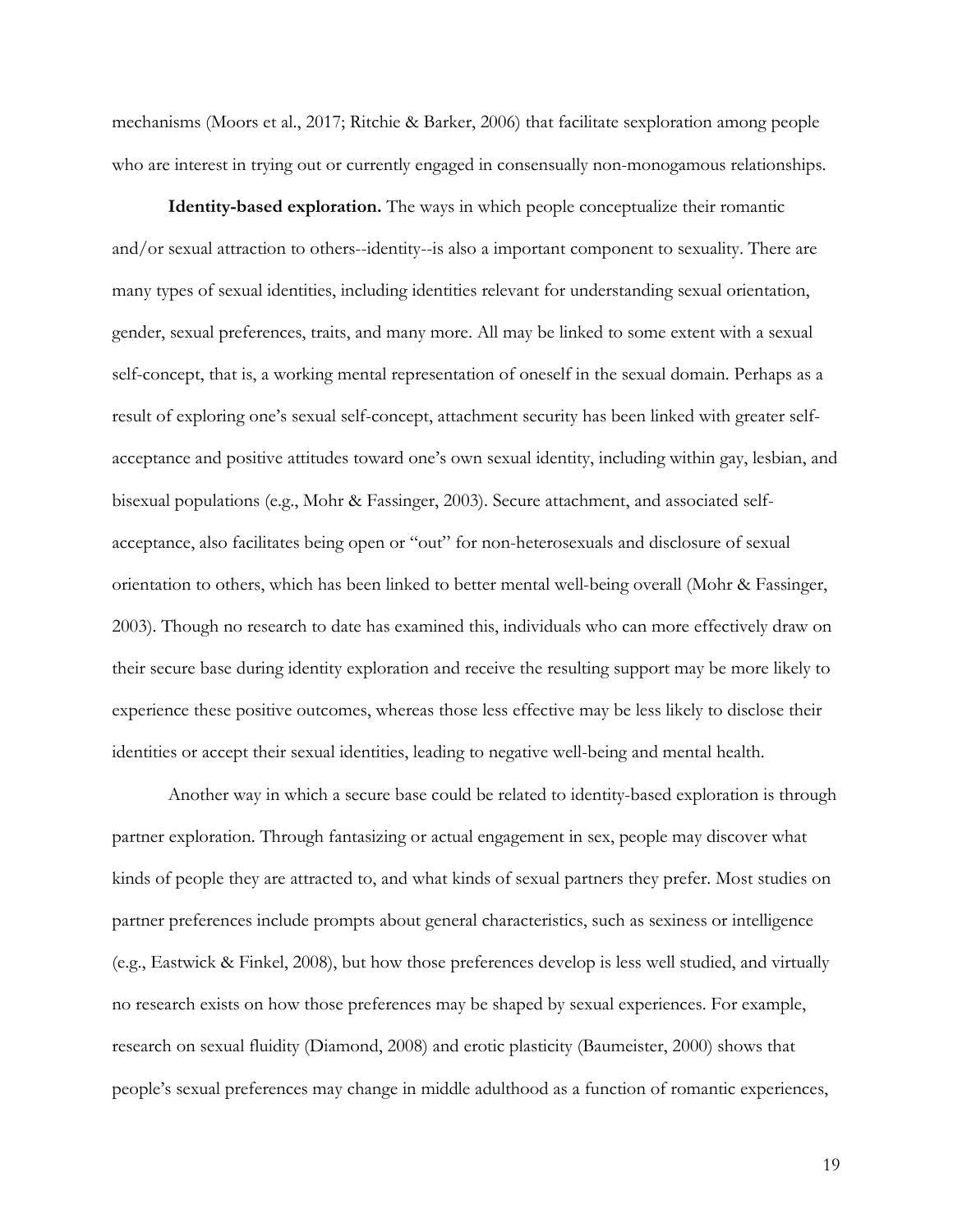and this can lead to changes in sexual identity. To what extent this sexual identity development in adulthood is facilitated by secure base exploration remains a topic to be studied, however, those effectively utilizing a secure base may be better able to develop clearer preferences for sexual partners, perhaps in terms of their desired physical characteristics (e.g., body type), or personality characteristics (e.g., generosity).

In sum, the attachment literature has conceptualized effective support in terms of *felt security*  (Mikulincer & Shaver, 2007), meaning that it is the feeling that one has a secure base that predicts confidence in exploration, and in this specific case, sexploration. In theory, to the extent that an individual feels securely attached to their partner(s), and believes that they can rely on their secure base to be available, to not interfere, and to provide encouragement and support, that individual can engage in healthy sexploration. In such a model, sexploration serves as the predictor for an array of sexual outcomes (cognitive, behavioral, identity-based), which we have articulated above.

#### **Moving Forward and Concluding Thoughts**

The goal of the present paper is to shine a spotlight on the functionality of a secure base in the context of sexuality. We introduce a new theoretically-grounded concept, sexploration, which captures the degree to which a person co-constructs a sex-positive, supportive, and safe environment with their partner(s). As such, we propose that this sex-positive secure base could allow for people to (s)explore the multifaceted dimensions of sexuality, including cognitive, behavioral, and identity-based avenues. While the majority of adult attachment research that has focused on secure base has done so in the context of exploration in the natural environment, our contribution extends this theory into the sexual domain—an integral part of intimate adult relationships. In this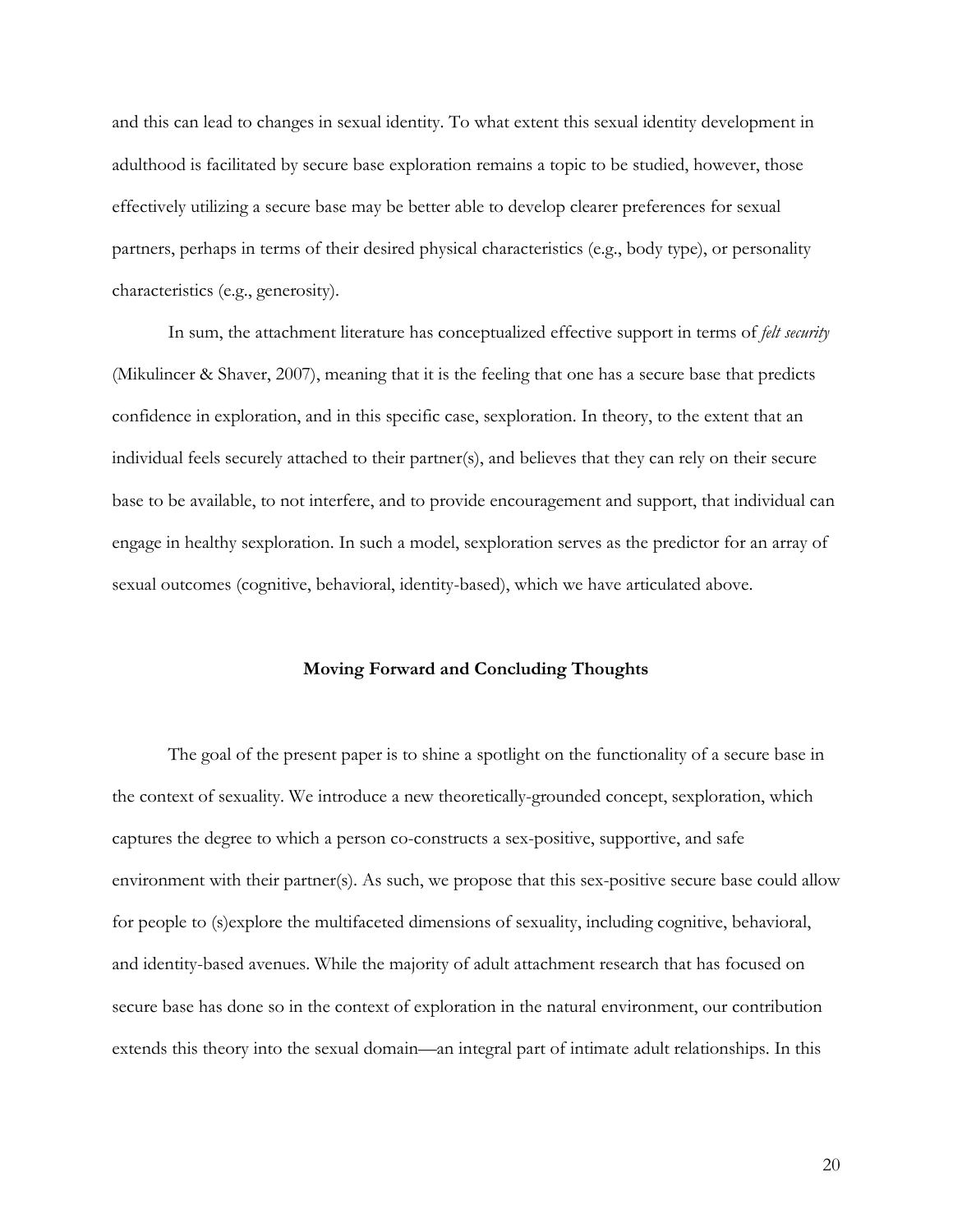light, sex can be considered psychologically similar to anything else in life that stems from exploration (e.g., sensorimotor development in infancy, social interactions, academic learning).

Individual differences in attachment are often framed within the context of dimensions of insecurity (anxiety and avoidance), which can have the unintended consequence of misperceiving that attachment orientations are traits the predict dysfunction. By contrast, the secure base framework allows researchers to (re)conceptualize attachment-related individual differences in exploration, growth, learning, and development. Theoretically, the concept of sexploration bridges existing work on individual differences in sexual functioning with a developmental perspective on sexual processes. That is, with the study of sexploration, we can learn more about sexual trajectories in romantic pairings, including how couples arrive at sexual outcomes (e.g., satisfaction) based on the amount of support they feel. The developmental approach to adult attachment in general has yielded knowledge showing how individual differences in secure base usage are linked with effective conflict resolution, stress management, and communication over long periods of time (Crowell, Treboux, Gao, Fyffe, Pan, & Waters, 2002; Treboux, Crowell, & Waters, 2004), and we suggest that further research on sexploration from a developmental perspective may inform long-term outcomes in the sexual domain. Among other possibilities, it may be the case that partner-specific attachment security matters more in terms of predicting sexual outcomes in marriage compared to general or parent-centered attachment security, or it may be the case that having a deep-seated secure mental representation based on childhood experiences would be a more powerful predictor than current romantic relationship security (Treboux et al., 2004).

This line of research may also inform identity development--that is, how people experience change in their self-concepts and preferences as a function of secure base support. Currently, the literature has abundant research on these variables from a cross-sectional perspective (e.g., Water et al., 2015), but less on how they unfold as part of ongoing relational processes, such as the formation,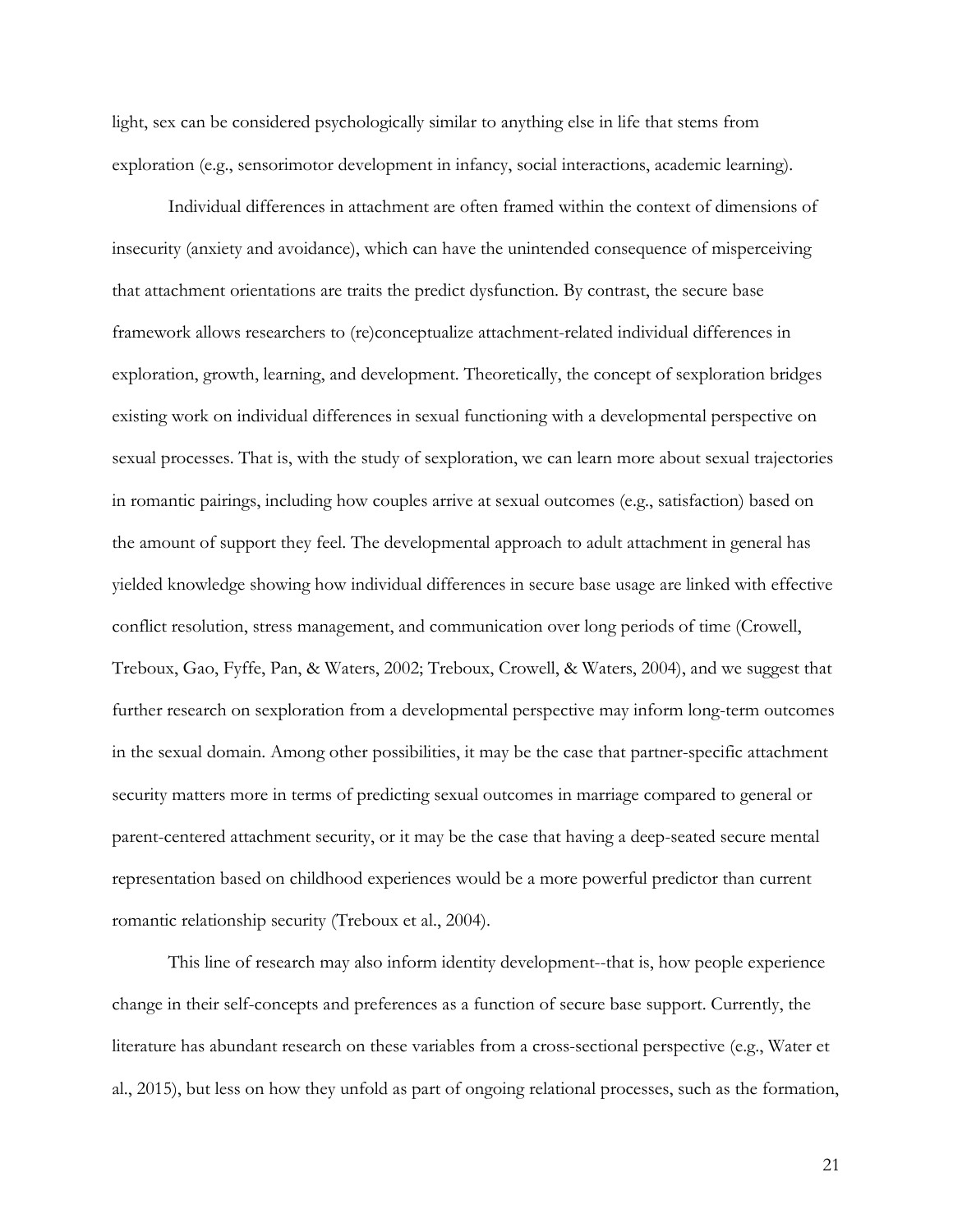maintenance, or dissolution of attachment bonds. Just as secure base theory offers a new conceptualization on thriving in close relationships (Feeney & Collins, 2015), our extension of this model into the sexual domain provides a framework to understand sexual thriving. Future research may reveal that the path to sexual thriving is not uniform for all individuals. This has been suggested for research on general well-being as a function of secure base support (Fraley, 2019), and the types of questions that secure base theorists are posing would be useful to sex researchers as well.

In addition to linear associations between individual differences in secure base usage and sexual outcomes, there may be dyadic effects or interactions that future research should consider. We posited above that given the tenets of adult attachment bonds as reciprocal, each partner can draw on secure base support from the other, as well as provide a secure base for the other. Thus, one's own sexual outcomes would depend in part on the degree to which they feel securely attached and to the extent that their partner(s) provide a stable sexual secure base. In addition, perhaps one's own sexual exploration (or satisfaction) is enhanced to the degree that they serve as a sexual secure base for their partner's sexual exploration. If so, this would be consistent with (and conceptually analogous to) the research on *sexual communal strength*, which is linked with greater sexual and relationship satisfaction for both partners (Muise & Impett, 2015; Muise, Impett, Kogan, & Desmarais, 2013). Underlying this dynamic is that idea that people report greater satisfaction when their partners' needs are met, even if the specific behaviors that please their partners sexually are distinct from their own desires. But this dyadic communal strength does not occur when people focus on their partner's needs at the exclusion of their own needs. Put another way, people can desire to please their partners, which is linked with higher satisfaction, but neglecting one's own needs is associated with lower satisfaction (Impett, Muise, & Harasymchuk, 2018). We suggest that future research investigate whether sexploration dynamics function in a similar way, such that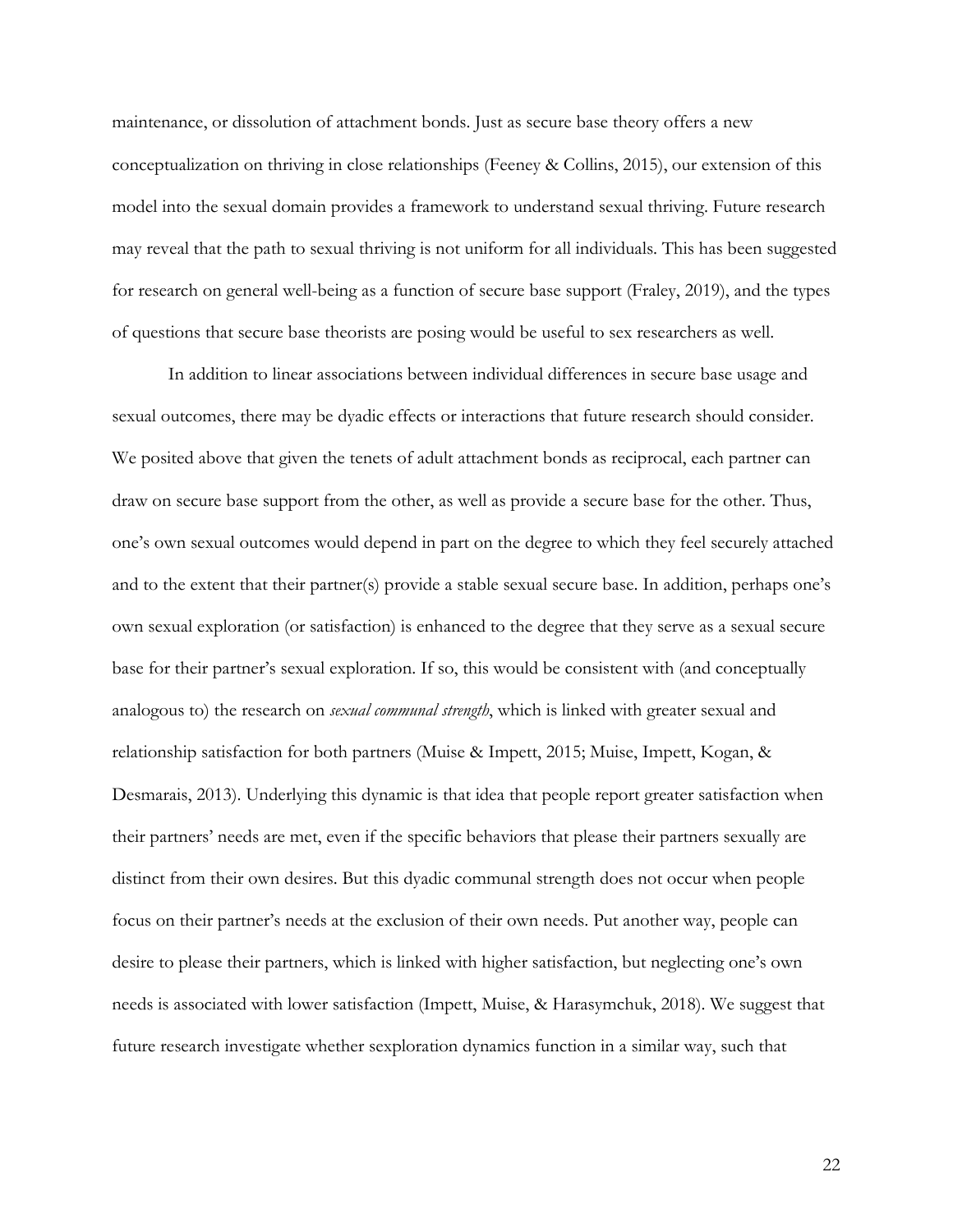individuals' sexual outcomes benefit to the extent that they and their partner both support each other's sexual exploration.

Moreover, there are practical and applied considerations, as prior work shows how secure base usage is linked with positive life outcomes and well-being (Feeney, 2004; Mikulincer, et al., 2009). Perhaps, research on secure base exploration in the sexual domain could inform the development of healthy sexual scripts, providing a framework for affirmative consent, clear sexual communication, and related outcomes. In sum, we encourage scientists incorporate secure base exploration into sexual dynamics, particularly with a focus on helping identify positive exploratory behaviors in the sexual domain.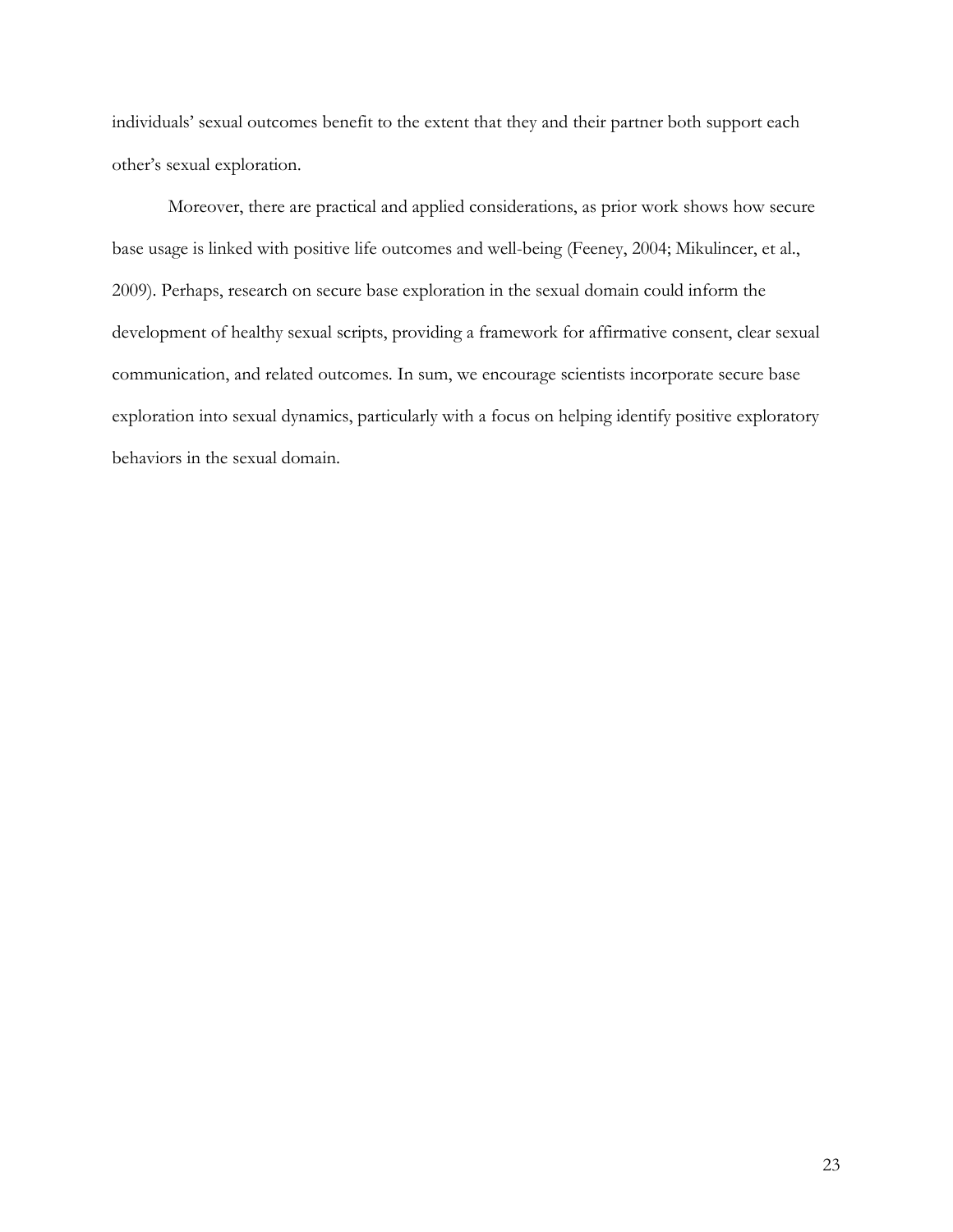#### References

- Ainsworth, M. D. S. (1982). Attachment: Retrospect and prospect. In C. M. Parkes & J. Stevenson-Hinde (Eds.), *The Place of Attachment in Human Behavior*(pp. 3-30). New York, NY: Basic Books.
- Ainsworth, M. D. S., Blehar, M. C., Waters, E. & Wall, S. (1978). *Patterns of attachment: A psychological study of the strange situation*. Hillsdale, NJ: Erlbaum.
- Baumeister, R. F. (2000). Gender differences in erotic plasticity: The female sex drive as socially flexible and responsive. *Psychological Bulletin*, *126*(3), 347–374. https://doi-org.proxyum.researchport.umd.edu/10.1037/0033-2909.126.3.347
- Birnbaum, G. E. (2007). Attachment orientations, sexual functioning, and relationship satisfaction in a community sample of women. *Journal of Social and Personal Relationships, 24*, 21–35.
- Birnbaum, G. E. (2015). On the convergence of sexual urges and emotional bonds: The interplay of the sexual and attachment systems during relationship development. In J. A. Simpson, W. S. Rholes, J. A. Simpson, W. S. Rholes (Eds.), *Attachment theory and research: New directions and emerging themes* (pp. 170-194). New York, NY, US: Guilford Press.
- Birnbaum, G. E., Mizrahi, M., Kaplan, A., Kadosh, D., Kariv, D., Tabib, D., … Burban, D. (2017). Sex unleashes your tongue: Sexual priming motivates self-disclosure to a new acquaintance and interest in future interactions. *Personality and Social Psychology Bulletin*, *43*(5), 706–715. https://doi-org.proxyum.researchport.umd.edu/10.1177/0146167217695556
- Birnbaum, G. E., & Reis, H. T. (2018). Evolved to be connected: the dynamics of attachment and sex over the course of romantic relationships. *Current Opinion in Psychology*, *25*, 11-15.
- Birnbaum, G. E., Reis, H. T., Mikulincer, M., Gillath, O., & Orpaz, A. (2006). When sex is more than just sex: Attachment orientations, sexual experience, and relationship quality. *Journal of Personality and Social Psychology, 91*, 929–943.
- Birnbaum, G. E., Simpson, J. A., Weisberg, Y. J., Barnea, E., & Assulin-Simhon, Z. (2012). Is it my overactive imagination? The effects of contextually activated attachment insecurity on sexual fantasies. *Journal of Social and Personal Relationships*, *29*(8), 1131–1152. https://doi-org.proxyum.researchport.umd.edu/10.1177/0265407512452978
- Birnie, C., McClure, M. J., Lydon, J. E., & Holmberg, D. (2009). Attachment avoidance and commitment aversion: A script for relationship failure. *Personal Relationships*, *16*, 79-97.
- Bogaert, A. F., & Sadava, S. (2002). Adult attachment and sexual behavior. *Personal Relationships*, *9*, 191–204.
- Boston Women's Health Book Collective. (2011). *Our Bodies, Ourselves.* New York: Simon & Schuster.
- Bowlby, J. (1969/1982). Attachment and loss: Vol. I. attachment. New York: Basic Books.
- Bowlby, J. (1973). Attachment and loss: Vol. II. separation: anxiety and anger. New York:Basic Books.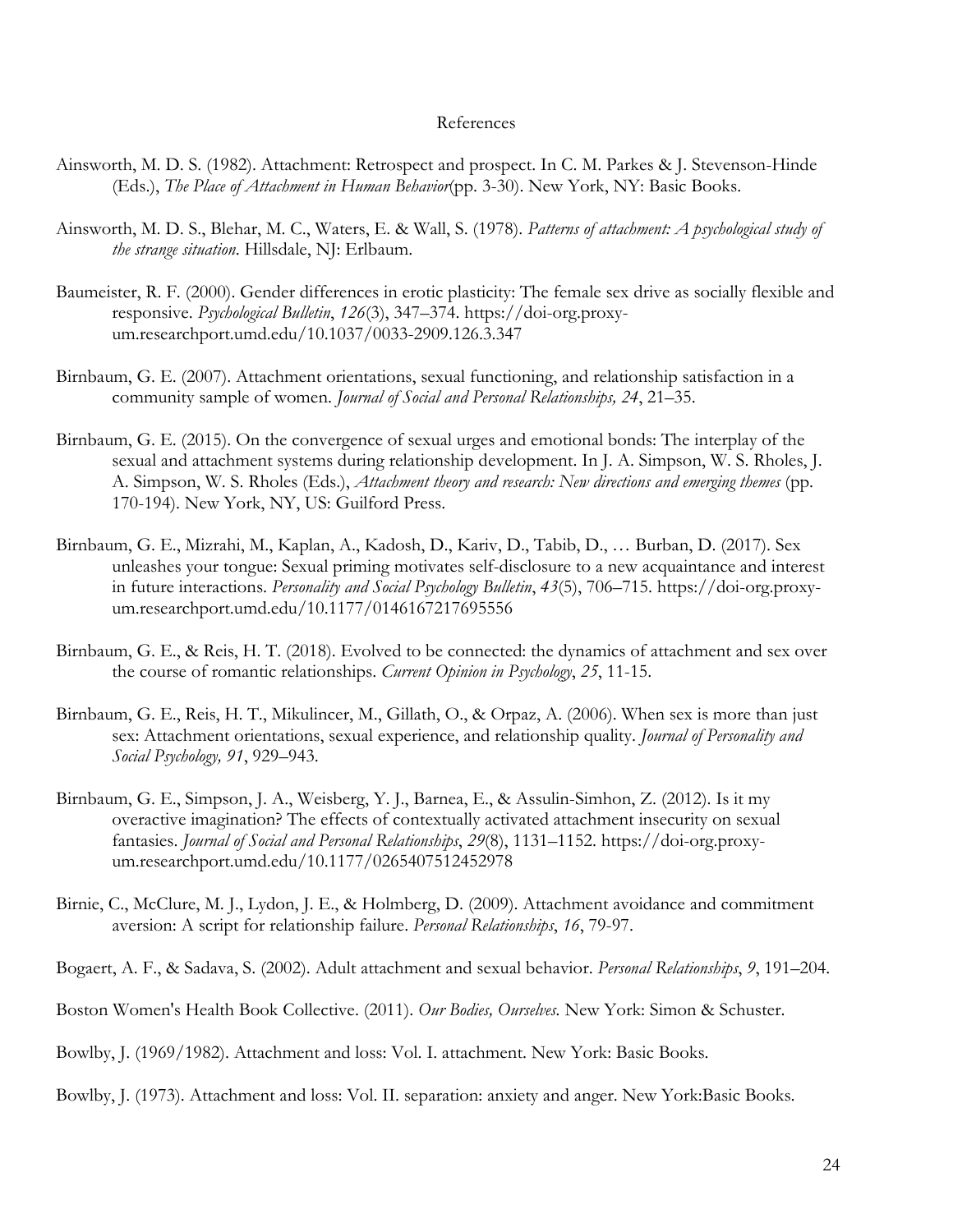Bowlby, J. (1980). Attachment and loss: vol. iii: loss: sadness and depression. New York: Basic Books.

- Bowlby, J. (1988). A secure base. New York: Basic Books.
- Brassard, A., Shaver, P. R., & Lussier, Y. (2007). Attachment, sexual experience, and sexual pressure in romantic relationships: A dyadic approach. *Personal Relationships*, 14, 475–494.
- Brennan, K. A., & Shaver, P. R. (1995). Dimensions of adult attachment, affect regulation, and romantic relationship functioning. *Personality and Social Psychology Bulletin*, 21, 267–283.
- Brennan, K. A., Wu, S., & Loev, J. (1998). Adult romantic attachment and individual differences in attitudes toward physical contact in the context of adult romantic relationships. In J. A. Simpson & W. S. Rholes (Eds.), *Attachment Theory and Close Relationships* (pp. 248–256). New York: Guilford Press.
- Brunell, A. B., Pilkington, C. J., & Webster, G. D. (2007). Perceptions of risk in intimacy in dating couples: Conversation and partner perceptions. *Journal of Social and Clinical Psychology*, *26*, 93-117. doi:10.1521/jscp.2007.26.1.92
- Burri, A., Schweitzer, R., & O'Brien, J. (2014). Correlates of female sexual functioning: Adult attachment and differentiation of self. *Journal of Sexual Medicine*, 11, 2188–2195.
- Cassidy, J. (2000). Adult romantic attachments: A developmental perspective on individual differences. *Review of General Psychology, 4*(2), 111-131.
- Cooper, M. L., Pioli, M., Levitt, A., Talley, A., Micheas, L., & Collins, N. L. (2006). Attachment styles, sex motives, and sexual behavior: Evidence for gender specific expressions of attachment dynamics. In M. Mikulincer & G. S. Goodman (Eds.), *Dynamics of love: Attachment, caregiving, and sex* (pp. 243–274). New York: Guilford Press.
- Conley, T. D., Matsick, J., Moors, A. C., & Ziegler, A. (2017). The Investigation of consensually nonmonogamous relationships: Theories, methods and new directions. *Perspectives on Psychological Science, 12*(2), 205-232.
- Davila, J., Burge, D., & Hammen, C. (1997). Why does attachment style change? *Journal of Personality and Social Psychology, 73*(4), 826–838. [https://doi-org.proxy-um.researchport.umd.edu/10.1037/0022-](https://doi-org.proxy-um.researchport.umd.edu/10.1037/0022-3514.73.4.826) [3514.73.4.826](https://doi-org.proxy-um.researchport.umd.edu/10.1037/0022-3514.73.4.826)
- Davila, J., & Cobb, R. J. (2003). Predicting change in self-reported and interviewer-assessed adult attachment: Tests of the individual difference and life stress models of attachment change. *Personality and Social Psychology Bulletin, 29*(7), 859–870. https://doi-org.proxyum.researchport.umd.edu/10.1177/0146167203029007005
- Davila, J., Karney, B. R., & Bradbury, T. N. (1999). Attachment change processes in the early years of marriage. *Journal of Personality and Social Psychology, 76*(5), 783–802. https://doi.org/10.1037/0022- 3514.76.5.783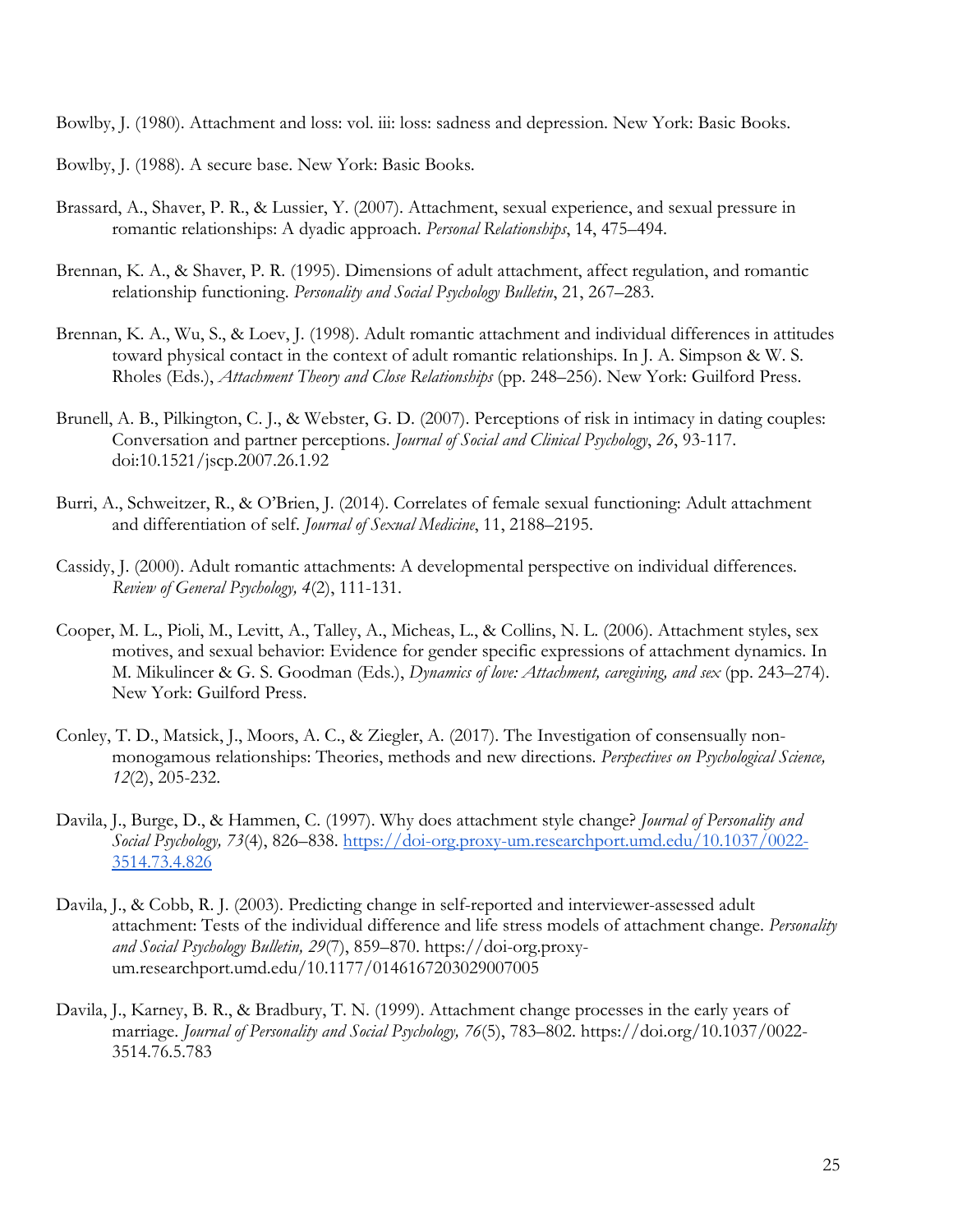- Davis, D., Shaver, P. R., & Vernon, M. L. (2004). Attachment style and subjective motivations for sex. *Personality and Social Psychology Bulletin*, *30*, 1076–1090.
- Diamond, L. (2008). *Sexual fluidity: Understanding women's love and desire*. Cambridge, MA: Harvard University Press.
- Domingue, R., & Mollen, D. (2009). Attachment and conflict communication in adult romantic relationships. *Journal of Social and Personal Relationships, 26*(5), 678-696.
- Eastwick, P. W., & Finkel, E. J. (2008). Sex differences in mate preferences revisited: Do people know what they initially desire in a romantic partner? *Journal of Personality and Social Psychology*, *94*(2), 245–264. https://doi-org.proxy-um.researchport.umd.edu/10.1037/0022-3514.94.2.245
- Feeney, B. C. (2004). A Secure Base: Responsive Support of Goal Strivings and Exploration in Adult Intimate Relationships. *Journal of Personality and Social Psychology*,*87*(5), 631-648. doi:10.1037/0022- 3514.87.5.631
- Feeney, B. C. (2007). The dependency paradox in close relationships: Accepting dependence promotes independence. *Journal of Personality and Social Psychology, 92*, 268-285.
- Feeney, B. C., & Collins, N. L. (2015). A new look at social support: A theoretical perspective on thriving through relationships. *Personality and Social Psychology Review*,*19*(2), 113-147. doi:10.1177/1088868314544222
- Feeney, B. C., & Thrush, R. L. (2010). Relationship influences on exploration in adulthood: the characteristics and function of a secure base. *Journal of Personality and Social Psychology, 98,* 57-76. doi: 10.1037/a0016961
- Feeney, J. A., & Noller, P. (1990). Attachment style as a predictor of adult romantic relationships.*Journal of Personality and Social Psychology, 58*(2), 281-291.
- Fraley, R. C. (2019). Attachment in adulthood: Recent developments, emerging debates, and future directions. *Annual Review of Psychology*, 70, 401-422. [https://doi.org/10.1146/annurev-psych-010418-](https://doi.org/10.1146/annurev-psych-010418-102813) [102813](https://doi.org/10.1146/annurev-psych-010418-102813)
- Fraley, R. C., Vicary, A. M., Brumbaugh, C. C., & Roisman, G. I. (2011). Patterns of stability in adult attachment: An empirical test of two models of continuity and change. *Journal of Personality and Social Psychology*, *101*(5), 974–992.<https://doi.org/10.1037/a0024150>
- Gillath, O., Mikulincer, M., Birnbaum, G. E., & Shaver, P. R. (2008). When sex primes love: Subliminal sexual priming motivates relational goal pursuit. *Personality and Social Psychology Bulletin, 34*, 1057–1069.
- Haffner, D. W. (1998). Facing facts: Sexual health for American adolescents. *Journal of Adolescent Health*, *22*, 453-459.
- Hazan, C., & Shaver, P. R. (1987). Romantic love conceptualized as an attachment process. *Journal of Personality and Social Psychology*, *52*, 511–524.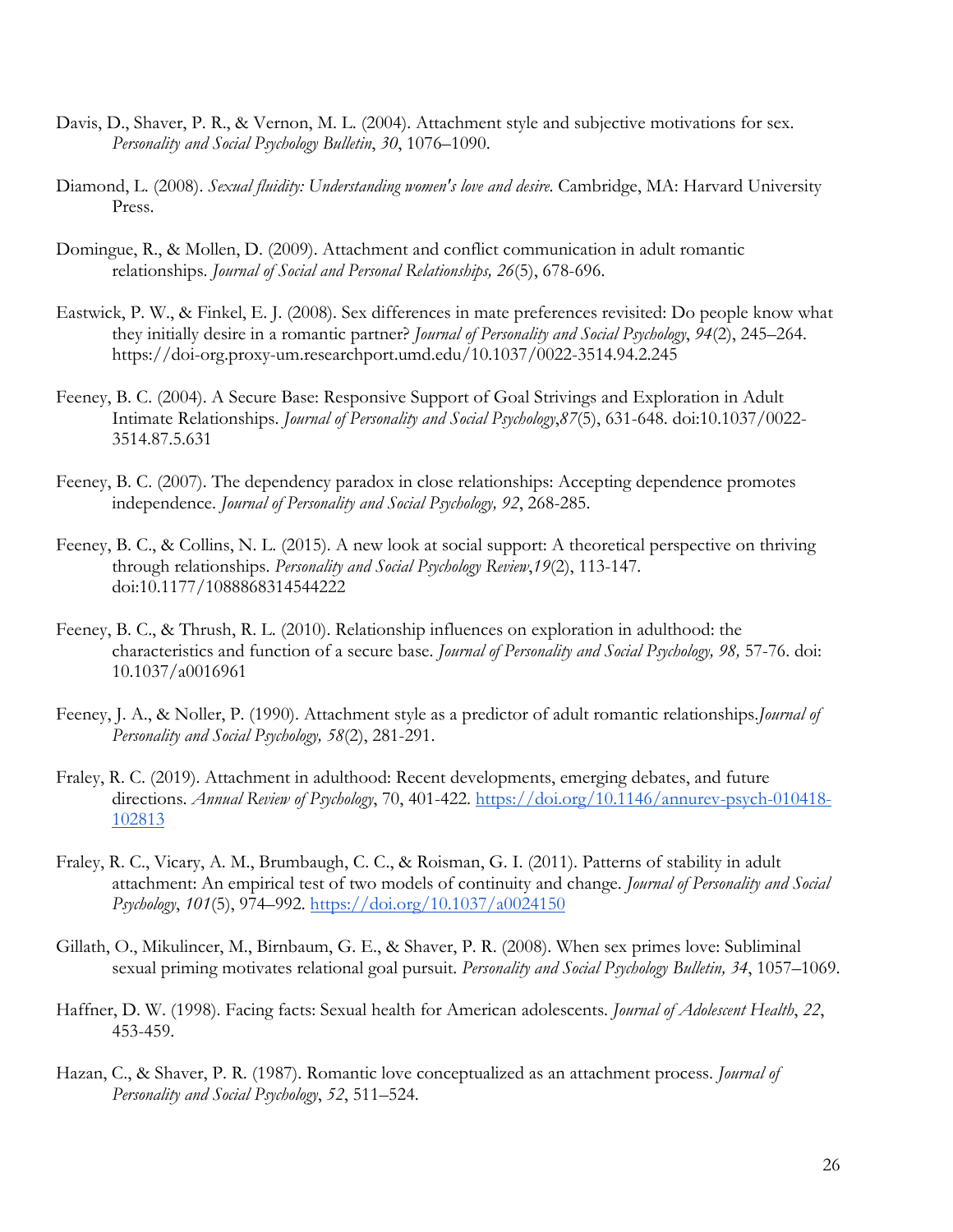- Hazan, C., & Zeifman, D. (1994). Sex and the psychological tether. In K. Bartholomew & D. Perlman (Eds.), *Advances in Personal Relationships: Vol. 5*. Attachment processes in adulthood (pp. 151–177). London, UK: Jessica Kingsley.
- Hogarth, H. & Ingham, R. (2009). Masturbation among young women and associations with sexual health: An exploratory study. *Journal of Sex Research, 46,* 558-567.
- Horne, S., & Zimmer-Gembeck, M. J. (2005). Female sexual subjectivity and well-being: Comparing late adolescents with different sexual experiences. *Sexuality Research & Social Policy, 2,*25-30.
- Hyde, J. S., & Jaffee, S. R. (2000). Becoming a heterosexual adult: The experiences of young women. *Journal of Social Issues, 56*, 283-296.
- Impett, E. A., Muise, A., & Harasymchuk, C. (2018). Giving in the bedroom: The costs and benefits of responding to a partner's sexual needs in daily life. *Journal of Social and Personal Relationships*. <https://doi.org/10.1177/0265407518787349>
- Knee, C. R., Hadden, B. W., Porter, B., & Rodriguez, L. M. (2013). Self-determination theory and romantic relationship processes. *Personality and Social Psychology Review, 17*(4), 307-324.
- Lehmiller, J. J. (2018). *Tell me what you want: The science of sexual desire and how it can help you improve your sex life.*  Robinson Publishing.
- Lemay Jr., E. P., & Spongberg, K. (2015). Perceiving and wanting to be valued by others: implications for cognition, motivation, and behavior in romantic relationships. *Journal of Personality, 83,* 464-478.
- Li, T. and Chan, D. K. (2012), How anxious and avoidant attachment affect romantic relationship quality differently: A meta-analytic review. Eur. J. Soc. Psychol., 42: 406-419. doi[:10.1002/ejsp.1842](https://doi.org/10.1002/ejsp.1842)
- Kashdan, T. B., Adams, L. M., Farmer, A. S., Ferssizidis, P., McKnight, P. E., & Nezlek, J.B. (2014). Sexual healing: daily diary investigation of the benefits of intimate and pleasurable sexual activity in socially anxious adults. *Archives of Sexual Behavior, 43,* 1417-1429.
- Kashdan, T. B., Goodman, F. R., Stiksma, M., Milius, C. R., & McKnight, P. E. (2018). Sexuality leads to boosts in mood and meaning in life with no evidence for the reverse direction: a daily diary investigation. *Emotion, 18,* 563-576.
- Koleva, S., Selterman, D., Iyer, R., Ditto, P., & Graham, J. (2014). The moral compass of insecurity: Anxious and avoidant attachment predict moral judgment. *Social Psychological and Personality Science, 5*(2), 185-194.
- Mattingly, B. A., McIntyre, K. P., & Selterman, D. (2018). Individual differences and romantic relationships: Bidirectional influences on self and relational processes. In V. Zeigler-Hill & T. Shackelford (Eds.), *The SAGE handbook of personality and individual differences*. London, UK: SAGE.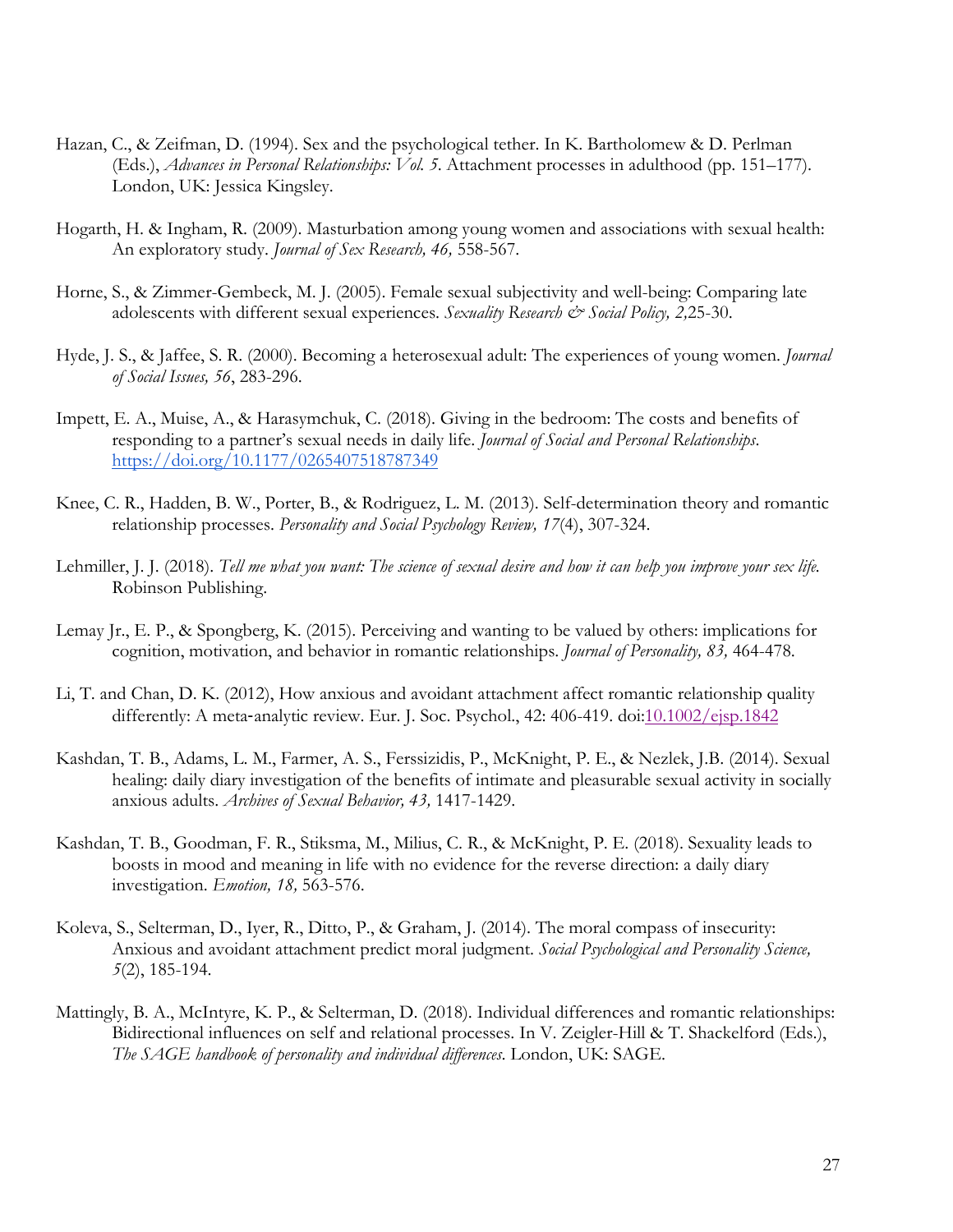- Mikulincer, M., Shaver, P. R., Sapir-Lavid, Y., & Avihou-Kanza, N. (2009). What's inside the minds of securely and insecurely attached people? The secure-base script and its associations with attachmentstyle dimensions. *Journal of Personality and Social Psychology, 97*, 615-633.
- Mitchell, S. A. (1988). Sex without drive (theory). In S. A. Mitchell (Ed.), *Relational Concepts in Psychoanalysis*. Cambridge, MA: Harvard University Press.
- Mohr, J. J., & Fassinger, R. E. (2003). Self-acceptance and self-disclosure of sexual orientation in lesbian, gay, and bisexual adults: An attachment perspective. *Journal of Counseling Psychology, 50*, 482-495.
- Moore, S., & Rosenthal, D. A. (1993). *Sexuality in adolescence*. New York: Routledge.
- Moors, A. C., Conley, T. D., Edelstein, R. S., & Chopik, W. J. (2015). Attached to monogamy? Avoidance predicts willingness to engage (but not actual engagement) in consensual non-monogamy. *Journal of Social and Personal Relationships, 32*(2), 222-240.
- Moors, A. C., Matsick, J., & Schechinger, H. (2017). Unique and shared relationship benefits of consensually non-monogamous and monogamous relationships: A review and insights for moving forward. *European Psychologist, 22*(1), 55-71.
- Moors, A. C., Matsick, J. L., Ziegler, A., Rubin, J., & Conley, T. D. (2013). Stigma toward individuals engaged in consensual non-monogamy: Robust and worthy of additional research. *Analyses of Social Issues and Public Policy, 13*(1), 52-69.
- Muise, A., & Impett, E. A. (2015). Good, Giving, and Game: The Relationship Benefits of Communal Sexual Motivation. *Social Psychological and Personality Science*, *6*(2), 164–172.
- Muise, A., Impett, E. A., Kogan, A., & Desmarais, S. (2013). Keeping the Spark Alive: Being Motivated to Meet a Partner's Sexual Needs Sustains Sexual Desire in Long-Term Romantic Relationships. *Social Psychological and Personality Science*, *4*, 267–273.
- Penke, L., & Asendorpf, J. B. (2008). Beyond global sociosexual orientations: A more differentiated look at sociosexuality and its effects on courtship and romantic relationships. *Journal of Personality and Social Psychology, 95*(5), 1113-1135.
- Pistole, M. C. (1989). Attachment in adult romantic relationships: Style of conflict resolution and relationship satisfaction. *Journal of Social and Personal Relationships, 6*(4), 505-510.
- Pistole, M., Clark, E. M., & Tubbs, A. L. (1995). Love relationships: Attachment style and the investment model. *Journal of Mental Health Counseling*, *17*, 199-209.
- Potard, C., Courtois, R., Reveillere, C., Brechon, G., & Courtois, A. (2017). The relationship between parental attachment and sexuality in early adolescence. *International Journal of Adolescence and Youth*, 22, 47-56.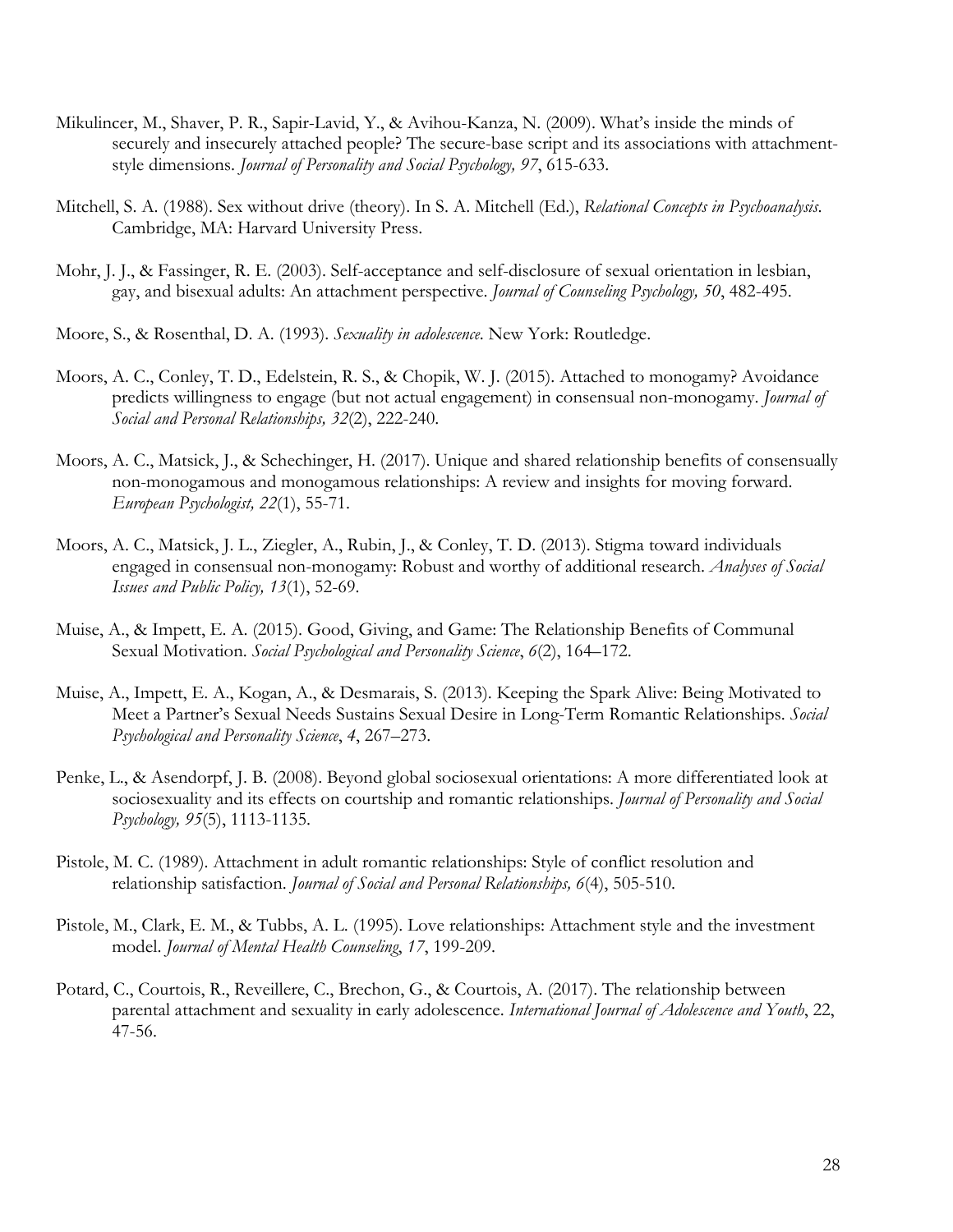- Ritchie, A., & Barker, M. (2006). 'There aren't words for what we do or how we feel so we have to make them up': Constructing polyamorous languages in a culture of compulsory monogamy. *Sexualities, 9*(5), 584-601.
- Roberts, J. (1994). Surgeon general resigns in masturbation row. *British Medical Journal, 309,*1604.
- Rodrigues, D., Fasoli, F., Huic, A., & Lopes, D. (2018). Which partners are more human? Monogamy matters more than sexual orientation for dehumanization in three European countries. *Sexuality Research and Social Policy, 15*(4), 504-515.
- Rubel, A. N., & Bogaert, A. F. (2015). Consensual nonmonogamy: Psychological well-being and relationship quality correlates. *The Journal of Sex Research, 52*(9), 961-982.
- Sakaluk, J. K., & Gillath, O. (2016). The causal effects of relational security and insecurity on condom use attitudes and acquisition behavior. *Archives of Sexual Behavior, 45,* 339-352.
- Schachner, D. A., & Shaver, P. R. (2004). Attachment dimensions and motives for sex. *Personal Relationships*, *11*, 179–195.
- Selterman, D., Apetroaia, A., & Waters, E. (2012). Script-like attachment representations in dreams containing current romantic partners. *Attachment & Human Development, 14*, 501-515.
- Selterman, D. & Koleva, S. (2015). Moral judgment of close relationship behaviors. *Journal of Social and Personal Relationships, 32*(7), 922-945.
- Shaver, P. R., Hazan, C., & Bradshaw, D. (1988). Love as attachment: The integration of three behavioral systems. In R. J. Sternberg & B. M. L. (Eds.), *The Psychology of Love* (pp. 68-99). New Haven: CT: Yale University Press.
- Simpson, J. A., Rholes, W. S., & Phillips, D. (1996). Conflict in close relationships: An attachment perspective. *Journal of Personality and Social Psychology, 71*, 899–914.
- Steele, R. D., Waters, T. E. A., Bost, K. K., Vaughn, B. E., Truitt, W., Waters, H. S., Booth-LaForce, C., & Roisman, G. I. (2014). Caregiving antecedents of secure base script knowledge: A comparative analysis of young adult attachment representations. *Developmental Psychology*, *50*(11), 2526–2538. <https://doi.org/10.1037/a0037992.supp>
- Stefanou, C., & McCabe, M. P. (2012). Adult attachment and sexual functioning: A review of past research. *Journal of Sexual Medicine*, 9, 2499–2507.
- Stephan, C. W., & Bachman, G. F. (1999). What's sex got to do with it? Attachment, love schemas, and sexuality. *Personal Relationships*, 6, 111–123.
- Strachman, A., & Impett, E. A. (2009). Attachment orientations and daily condom use in dating relationships. *Journal of Sex Research, 46,* 319-329.